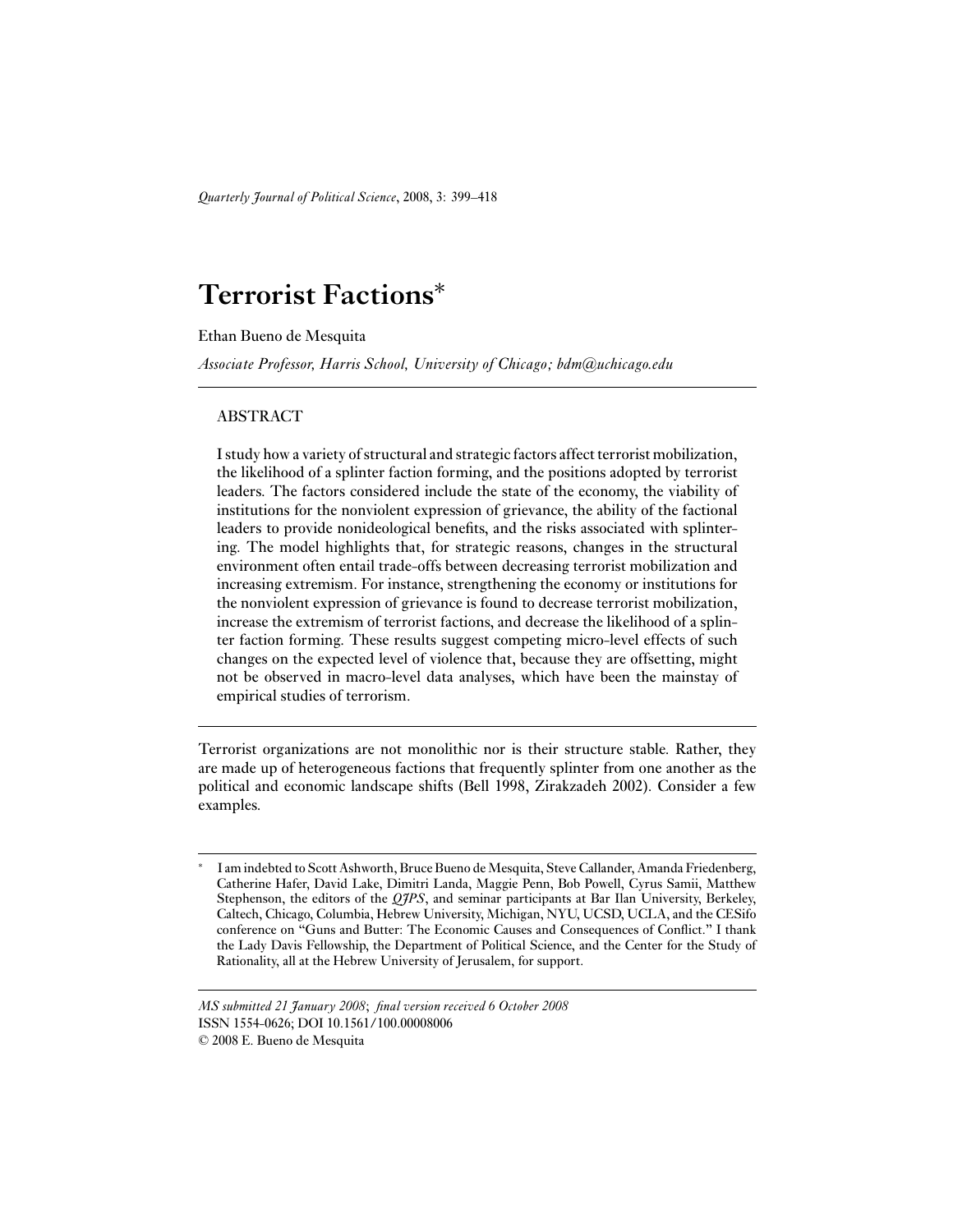Republican militants in Northern Ireland have experienced a variety of splinterings. In the late 1960s, the Provisional Irish Republican Army (IRA) split from the Original IRA due to disagreements over military policy. In the mid-1980s, the extremist Continuity IRA splintered from the Provisionals when the Provisionals abandoned their policy of refusing to participate in parliament. Another radical splinter group, the Real IRA, broke from the Provisionals in the 1990s over the peace process that led to the Good Friday Agreement.

Militant Palestinian nationalism has been represented by a variety of terrorist groups that have also splintered a number of times. In the 1970s a group of radical, secular nationalist factions split from the Palestine Liberation Organization over the value of compromise. Similarly, two militant Islamic terrorist groups — Palestinian Islamic Jihad (in the 1970s) and Hamas (in the 1980s) — split from the Muslim Brotherhood over the value of violent versus nonviolent resistance. In recent years further divisions have occurred between factions in both secular nationalist and Islamic organizations as these various groups vie for power.

Basque separatists have divided into several factions throughout the history of the terrorist group Euskadi Ta Askatasuna (ETA). For instance, in the late-1970s ETA divided into the extremist ETA-militar and the more moderate ETA-politico militar over whether Basque separatists should participate in regular politics following the death of Franco, Spanish democratization, and the grant of partial autonomy to the Basque Country.

Such internal divisions within terrorist organizations have important affects on both patterns of terrorist violence and counterterrorism strategies.<sup>1</sup> For instance, factions often disagree over the relative value of negotiated settlement versus continued violence ( Jaeger and Paserman 2006). As a result, when one faction accepts government concessions violence can increase, both because the remaining faction is more extreme than the faction that accepted concessions and because the extremists use violence to undercut peace negotiations (Stedman 1997, Kydd and Walter 2002, Bueno de Mesquita 2005a).

I model a variety of determinants of mobilization, extremism, and factionalization. The model explores how the risks of factionalization affect and are affected by the level of extremism of the original terrorist group. It also allows me to examine how the extremism of factions and the likelihood of factionalization are affected by the economy, institutions for the nonviolent expression of grievance, factional leaders' abilities to provide nonideological benefits, and the risks associated with forming a splinter faction.

A key theme is that many policies that are expected to decrease mobilization — e.g., economic aid or building institutions for the nonviolent expression of grievance — will also lead terrorist factions to become more extreme. These effects may be offsetting in their impact on the level of terrorist violence, implying a trade-off for governments. Moreover, this same observation suggests a challenge for empirical studies that focus on the relationship between structural features of a society and macro-level measures of the

<sup>1</sup> For models of terrorism and/or counterterrorism with internally divided terrorist organizations, see, among others, Berrebi and Klor (2006), Bloom (2004, 2005), Bueno de Mesquita (2005a), de Figueiredo and Weingast (2001), Kydd and Walter (2002), and Siqueira (2005).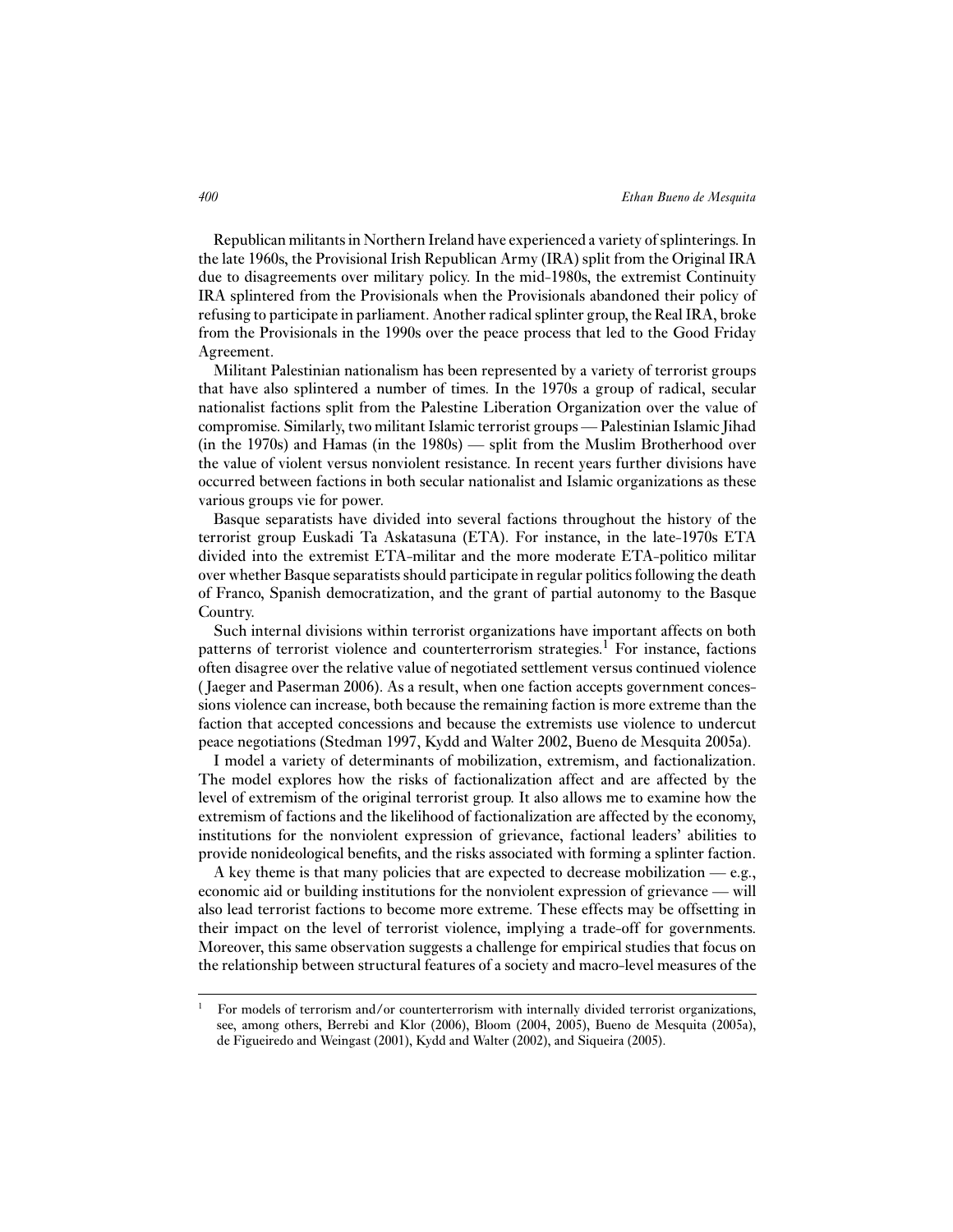level of terrorism. Even if such studies find no statistical relationship between the level of terrorism and nonviolent institutions or the economy, one need not conclude that these features of the political-economic environment do not matter for understanding terrorism. Rather, changes in the political-economic environment may have important micro-level effects that, because they are offsetting, are not observed in the type of macro-level data that are the mainstay of empirical studies of terrorism.

# **THE MODEL**

Consider a model with three sorts of players: the leader of the original terrorist faction (*t*), a potential splinter terrorist faction leader (*s*), and a continuum of potential terrorists. I adopt the convention of referring to the leader of the original terrorist faction as "she" and the leader of the potential splinter faction as "he."

In the first period, the original terrorist faction's leader chooses a position  $x_t$  ∈  $[x,\infty) \subset \mathbb{R}$ . Each member of the population then decides whether to join the original faction or remain unmobilized (i.e., take his outside option). In the second period, Nature determines (and makes public) the potential splinter leader's capacity for providing nonideological benefits (denoted β*s*). The potential splinter leader then decides whether or not to splinter. If he splinters, he chooses a position  $x_s \in [x_t, \infty)$ . Finally, each member of the population of potential terrorists makes a new affiliation decision choosing between the original faction, the splinter faction (should one exist), and the nonviolent outside option.

Each member of the population of potential terrorists, *i*, has an ideal point  $x_i \in [x, \infty)$ . These ideal points are distributed according to an absolutely continuous, continuously differentiable distribution  $F$  (with density,  $f$ ) which is nonincreasing on its support,  $[x,\infty)$ .<sup>2</sup> I adopt the interpretation that positions further to the right are more extreme. One can think of a faction's choice of a position as its statement of demands, its marginal rate of substitution between pursuing total victory and accepting government concessions, the level of violence it intends to use, and so on.<sup>3</sup>

Members of the population are myopic, choosing their affiliation decisions in the first period without reference to the second period. In any period that a member of the population, *i*, joins the original terrorist faction her payoff is

$$
U_i(t|x_t, \beta_t) = \beta_t - u(|x_t - x_i|),
$$

<sup>2</sup> The assumption that the distribution of potential terrorists is nonincreasing on its support is consistent with a society with ideologies distributed according to a single-peaked distribution, with all potential terrorists on an extreme end of that distribution. Of course, there may be terrorist movements on the left and the right of a society, but each of those movements, analyzed separately, will satisfy the assumption here. There may be circumstances where this assumption does not hold (e.g., a cluster of public opinion located around each of two factions). Such considerations will affect the results in a fairly straightforward manner, but considerably complicate the analysis and, so, I abstract away from them.

<sup>3</sup> See de Figueiredo and Weingast (2001), Kydd and Walter (2002), and Bueno de Mesquita (2005a, 2005c) for models of how such positions translate into the use of violence or willingness to negotiate.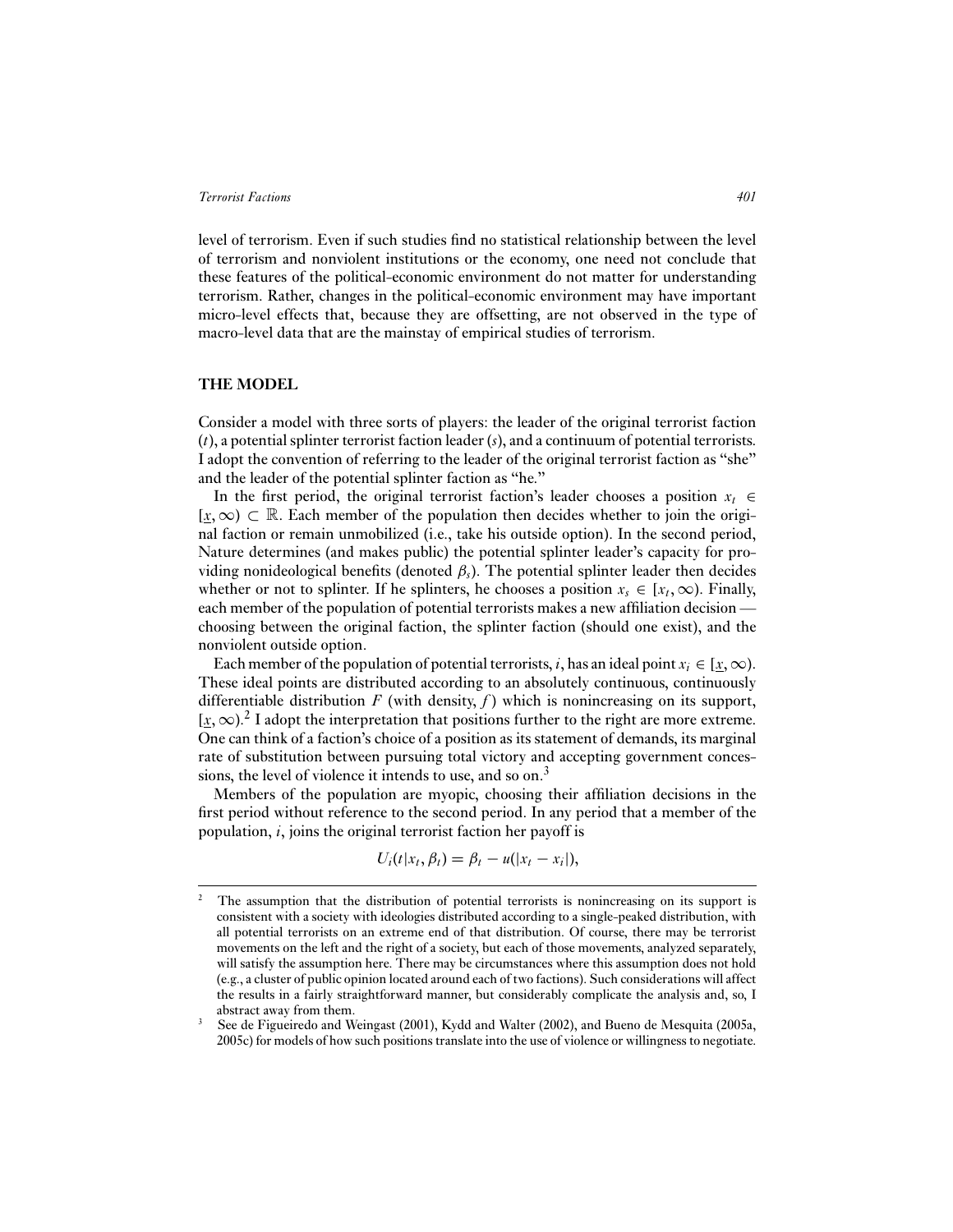where  $\beta_t > 0$  is a group-specific, nonideological payoff and  $u(\cdot)$  is increasing, strictly convex, minimized at 0, and satisfies  $\frac{u'}{u''}$  increasing and  $\lim_{x\to\infty} u'(x) = \infty$ .<sup>4</sup> A faction's nonideological payoffs may reflect the charisma of the leader, the level of private goods the faction can afford to provide, opportunities for graft and personal gain, and so on (Stern 2003).

In any period in which a member of the population, *i*, chooses the nonviolent outside option she receives a payoff of:

$$
U_i(n|x_0,\gamma)=\gamma-u(|x_i-x_0|).
$$

The parameter  $\gamma$  can be thought of as representing the underlying state of the economy and, consequently, the opportunity costs of mobilization. The term*u*(|*xi*−*x*0|) represents the implicit ideological payoff associated with pursuing anti-government sentiments through nonviolent politics. I assume that  $x_0 < x$ , so that there is an "ideological" cost to extremists of not joining the terrorist movement. This also implies that, as  $x_0$ increases, nonviolent politics becomes a more viable option from the perspective of potential terrorists. I assume that  $\gamma > \beta_t$ , so that there are material costs to joining a terrorist organization.

In the second period, a member of the population of potential terrorists who joins the splinter faction receives a payoff of

$$
U_i(s|x_s,\beta_s)=\beta_s-c-u(|x_s-x_i|),
$$

where  $c > 0$  is the cost associated with the risk of joining a splinter faction. It is common knowledge that  $\beta_5$  is distributed according to an absolutely continuous distribution *G*, with density *g*, and support  $[0, \overline{\beta}_s]$ . I assume that  $\beta_t > \overline{\beta}_s - c$ , so that the risk to members of the population associated with joining a new splinter faction makes doing so costly.

Both the original terrorist faction's leader and the splinter leader (conditional on splintering) seek to maximize his or her faction's support. The original faction's leader's payoffs are the sum of the proportion of potential supporters that join her faction in each period. If the splinter leader chooses not to form a faction, his payoffs are normalized to zero. If he does splinter, his payoffs are the proportion of potential supporters his faction attracts in the second period minus a cost associated with the risk of splintering,  $k > 0$ .

Two key assumptions of the model bear further comment. First, I assume that terrorist leaders seek to maximize the membership of their faction, but do not have direct preferences over the positions they adopt. Clearly, in reality, terrorist leaders are motivated by a range of factors including power, money, policy outcomes, religion, and so on. However, attracting adherents is a necessary condition for establishing a successful terrorist faction. Moreover, as Bueno de Mesquita (2005b) argues, terrorist organizations actively screen for high ability recruits. So, even if the largest terrorist organization is not always the most effective, terrorist leaders are still likely to want to attract as many potential

<sup>&</sup>lt;sup>4</sup> All of these assumptions are satisfied by, for example, any function of the form  $-u(x) = -|x|^j$ , for any  $j > 1$ .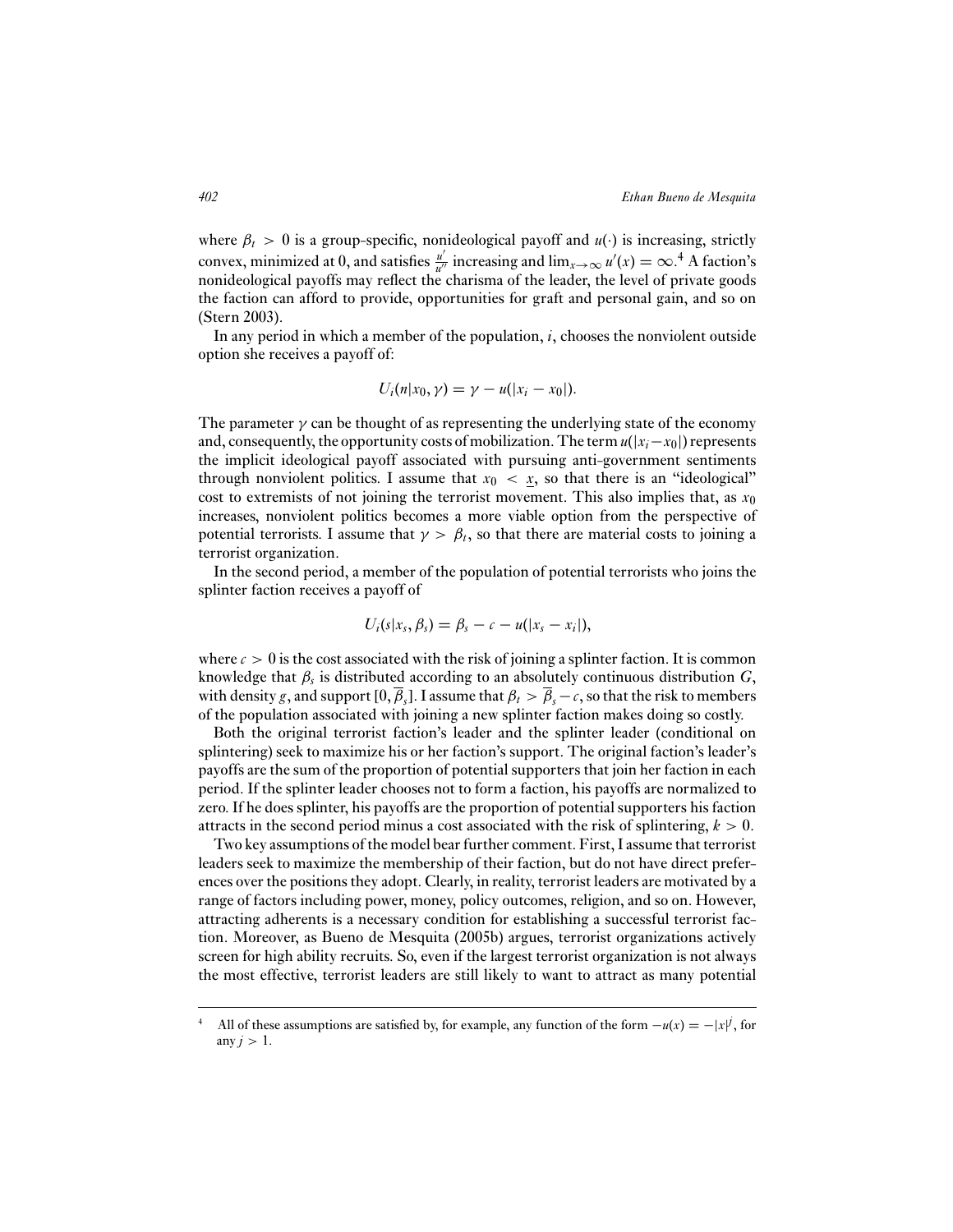recruits as possible, so they can select the cream of the crop. Thus, terrorist leaders' policy motivations and desire for power will, at least in part, induce the preferences over membership that I assume, though there may, of course, be offsetting effects in a model that also includes other types of motivations.

Second, I restrict attention to splinter factions that are more extreme than the original terrorist faction. I do so because, in many interesting empirical cases, the main concern of terrorist leaders is the formation of extremist, rather than moderate, splinter factions. For instance, Zirakzadeh (2002) describes a series of splinters within the ETA, as younger members formed ever more radical factions and older members moderated, accepted amnesties, and eventually joined non-violent political parties. Similarly, in Northern Ireland over the past two decades, new factions have consistently formed on the extreme in opposition to compromise with the British (English 2003). Of course, these examples may be equilibrium phenomena, resulting from terrorist leaders hedging against moderate splinters, which would present a serious challenge to the assumptions underlying this model. However, in many cases, the reason moderate splinters are uncommon is because the more moderate end of the ideological spectrum is already dense with political organizations. In such circumstances, terrorist leaders may fear defection by moderate members to existing organizations, but a moderate splinter is unlikely. That said, there are cases of factionalization where it is unclear whether the moderates or extremists should be viewed as the splinter faction. For instance, while Hamas was formed as a radical splinter group, as it has gained political power, it has experienced increased divisions between its more pragmatic and more radical members (Mishal and Sela 2000). These divisions seem to be leading to factionlization within Hamas, with competing factions staking out different positions simultaneously. These dynamics are clearly somewhat different from those described in my model. Hence, the assumption of one-sided splintering should be viewed as a simplification that is descriptive of many cases of interest but also limits the domain of cases to which the model can be applied.

#### **EQUILIBRIUM**

The solution concept is subgame perfect Nash equilibrium (extended to games with moves by Nature).

#### **Affiliation Decisions**

A member of the population will join the original faction in the first round if and only if

$$
\beta_t - u(|x_t - x_i|) \ge \gamma - u(|x_0 - x_i|). \tag{1}
$$

This gives rise to the following result.

**Lemma 1** For any  $x_t$ , there is a point in the ideological space,  $x_t(x_t)$  such that, in the first *period, members of the population join the original faction if and only if*  $x_i \ge x_t(x_t)$ *. This cutpoint is increasing in*  $x_t$  *if*  $x_t > x_t(x_t)$  *and decreasing in*  $x_t$  *if*  $x_t < x_t(x_t)$ .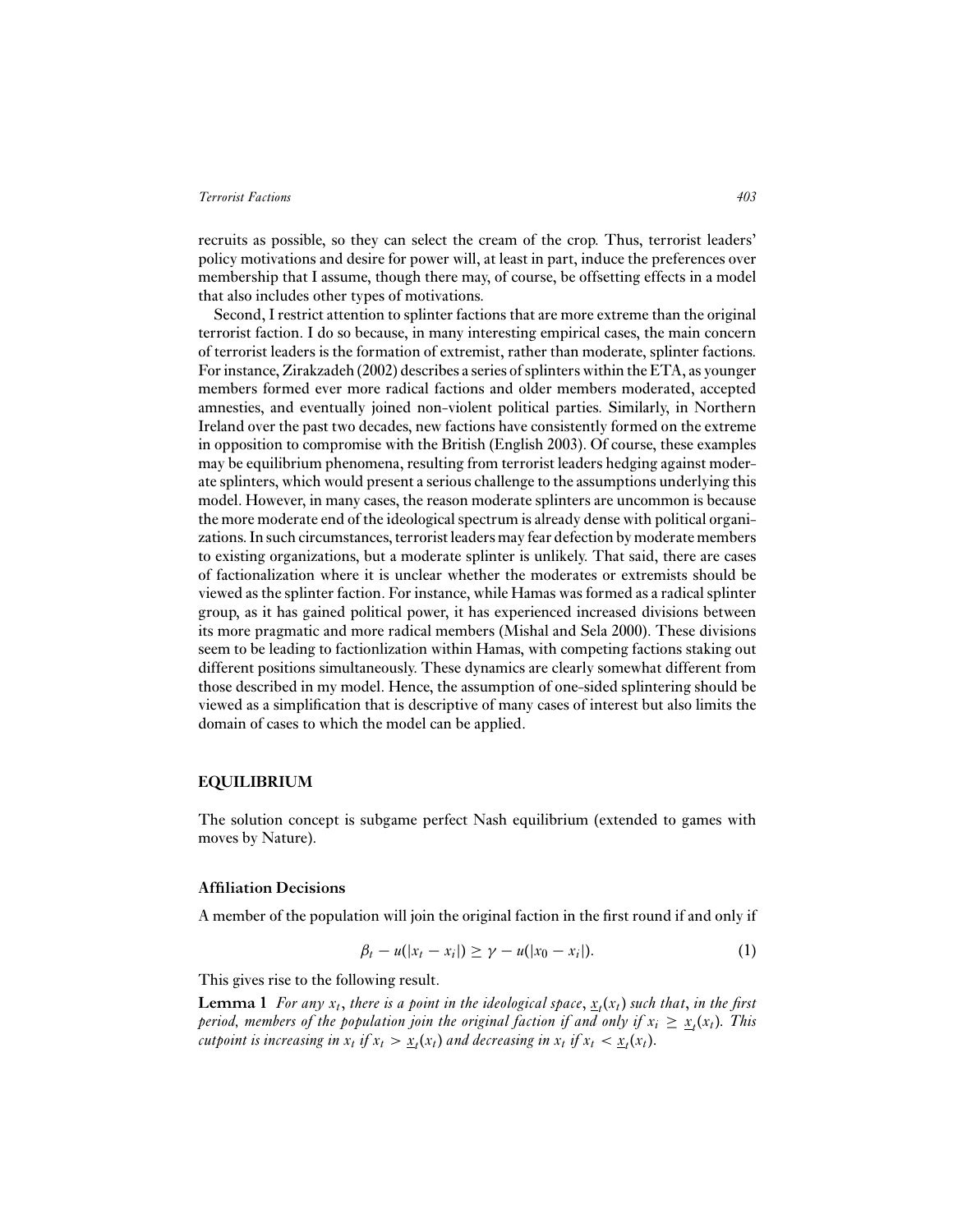If a splinter does not form, then no affiliation decisions change in the second period. If a splinter faction forms, a member of the population joins it if and only if:

$$
\beta_{s}-c-u(|x_{i}-x_{s}|)\geq \max\{\gamma-u(|x_{i}-x_{0}|),\beta_{t}-u(|x_{i}-x_{t}|)\}.
$$
 (2)

Since nothing changes between periods in the comparison between the outside option and the original faction, no one will switch between these two in the second period.

#### **The Splinter Faction**

Suppose a splinter faction emerges. Since  $\beta_s - c < \beta_t$ , if the splinter leader locates too close to the original leader, the splinter faction will attract no adherents. Consequently, the splinter leader must stake out a more extreme position to build a faction. Doing so appeals to more extreme members of the population, who may be willing to abandon the original faction, despite the cost, for a splinter faction pursuing an agenda they find more palatable.

**Lemma 2** If a splinter faction forms at  $x_s \geq x_t$ , and a person with ideal point  $x_i$  joins the *splinter faction, then*

1.  $x_i > x_t$ .

2. All people with  $x'_i > x_i$  also join the splinter faction.

Lemma 2 shows that the splinter leader's challenge is to identify the most moderate adherent he can hope to attract away from the original faction and the outside option. Define  $x_s^O(x_s, x_0, \beta_s, \gamma)$  as the point where, given a choice of  $x_s$ , a member of the population is indifferent between joining the splinter faction and the outside option. Define  $x_s^T(x_s, x_t, \beta_s, \beta_t)$  as the point where, given a choice of  $x_s$ , a member of the population is indifferent between the two factions. When no confusion will result, I will drop some of the functional notation. Finally, define  $x_s = \max\{x_s^O, x_s^T\}$ .

**Definition 1** *Say that the* outside option constraint binds *if*  $x_s = x_s^0$  *and that the* factional competition constraint binds  $if \underline{x}_s = \underline{x}_s^T$ .

The splinter leader maximizes his membership by positioning his faction such that its most moderate member agrees exactly with the faction's position. Figure 1 illustrates the splinter leader's optimal location, which is formalized in the following lemma.

**Lemma 3** *The splinter faction's optimal location,*  $x_s^*$ , *satisfies*  $x_s^* = x_s(x_s^*) > x_t$ .

An implication of the optimal location for the splinter leader described in Lemma 3 is that as the original group becomes more extreme, it pushes the splinter faction to become more extreme as well by making the splinter faction less able to compete for moderate adherents.

**Remark 1** *The splinter faction's optimal location* (*x*<sup>∗</sup> *<sup>s</sup>* ) *is weakly increasing in the ideological location of the original terrorist faction* (*xt*)*. Moreover*, *the relationship is strict if the factional competition constraint binds.*

The splinter leader will form a new faction only if he can attract enough adherents to justify the costs, which is only true if  $1 - F(\underline{x}_s(x_s^*, x_t, \beta_s, \beta)) - k \ge 0$ . Two strategic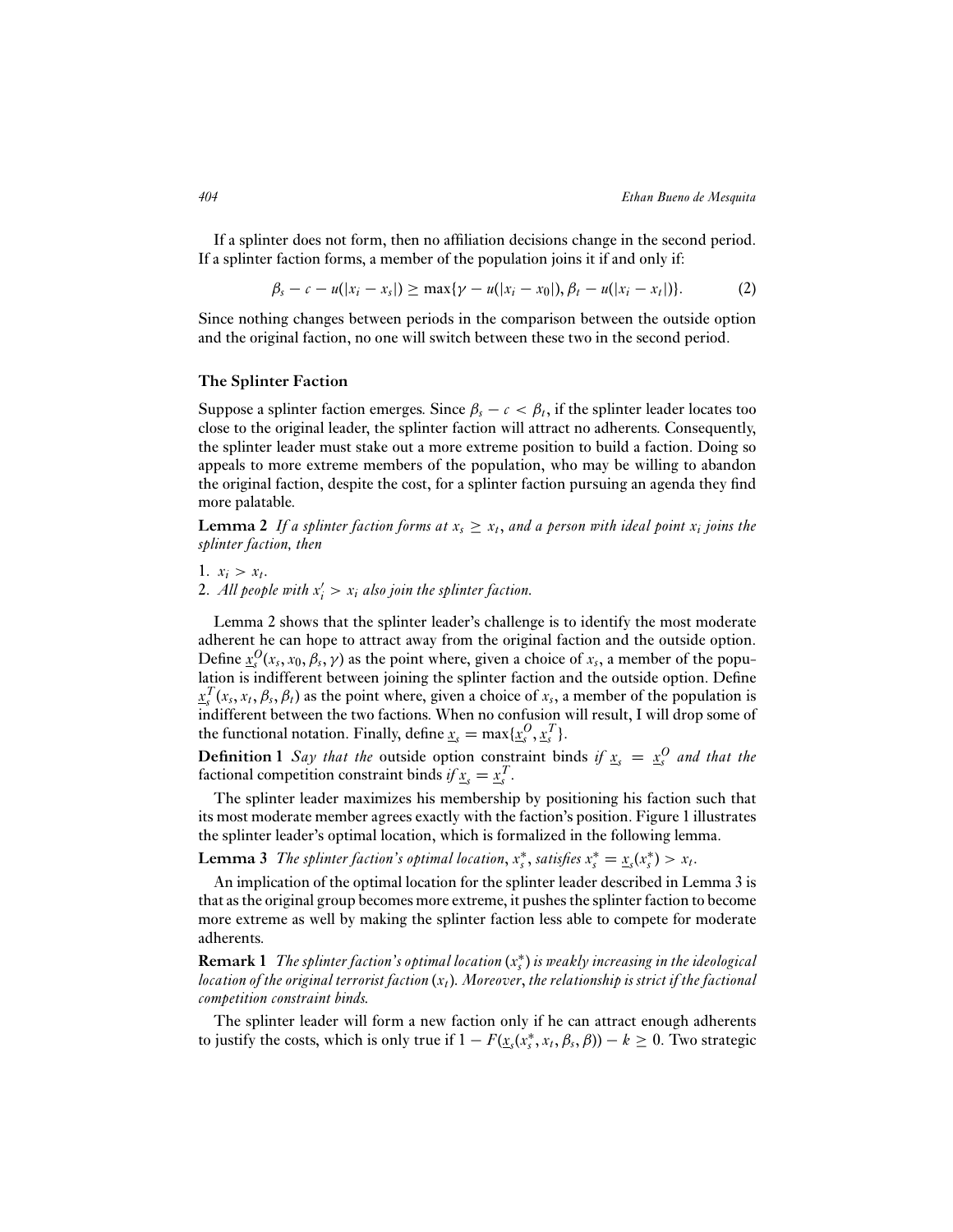

**Figure 1**. The splinter faction attracts all member's of the population to the right of  $x_s(x_s)$ . The splinter leader's optimal location is where  $x_s = x_s(x_s)$ . Were the splinter faction to move to the left (so that  $x_s < x_s(x_s)$ ) or the right (so that  $x_s > x_s$ ), the cutpoint  $x<sub>s</sub>(x<sub>s</sub>)$  would increase, implying fewer members of the splinter faction.

facts emerge from this decision rule. First, as demonstrated in Remark 1, as the original terrorist faction becomes more extreme, it pushes the splinter faction to the extremes as well. This reduces the splinter leader's payoff from splintering by reducing the number of adherents he attracts. Thus, the original faction's leader can reduce the risk of a splinter faction forming by becoming more extreme.

**Proposition 1** *The more extreme is the original terrorist faction, the less likely a splinter faction is to form.*

Second, when the splinter faction's capacity to provide nonideological benefits is large, the splinter faction competes more successfully for relatively moderate adherents, making it more likely that the splinter leader will find the benefits of splintering worth the costs.

**Proposition 2** *The larger the level of nonideological benefits the splinter leader can provide* (β*s*), *the more likely a splinter faction is to form.*

#### **The Original Terrorist Faction**

At the point where she chooses her location, the original faction's leader's first period payoffs are simply a function of the number of adherents she attracts away from the outside option, but her second period payoffs are uncertain. She does not know the splinter faction's leader's capacity for providing nonideological benefits and so does not know whether a splinter faction will form and, if one does, where it will locate.

If the original terrorist leader knew the level of nonideological benefits the splinter leader could provide, she could choose a location just extreme enough to dissuade splintering. Label this level of extremism  $\tilde{x}_t(\beta_s)$ , which is implicitly defined by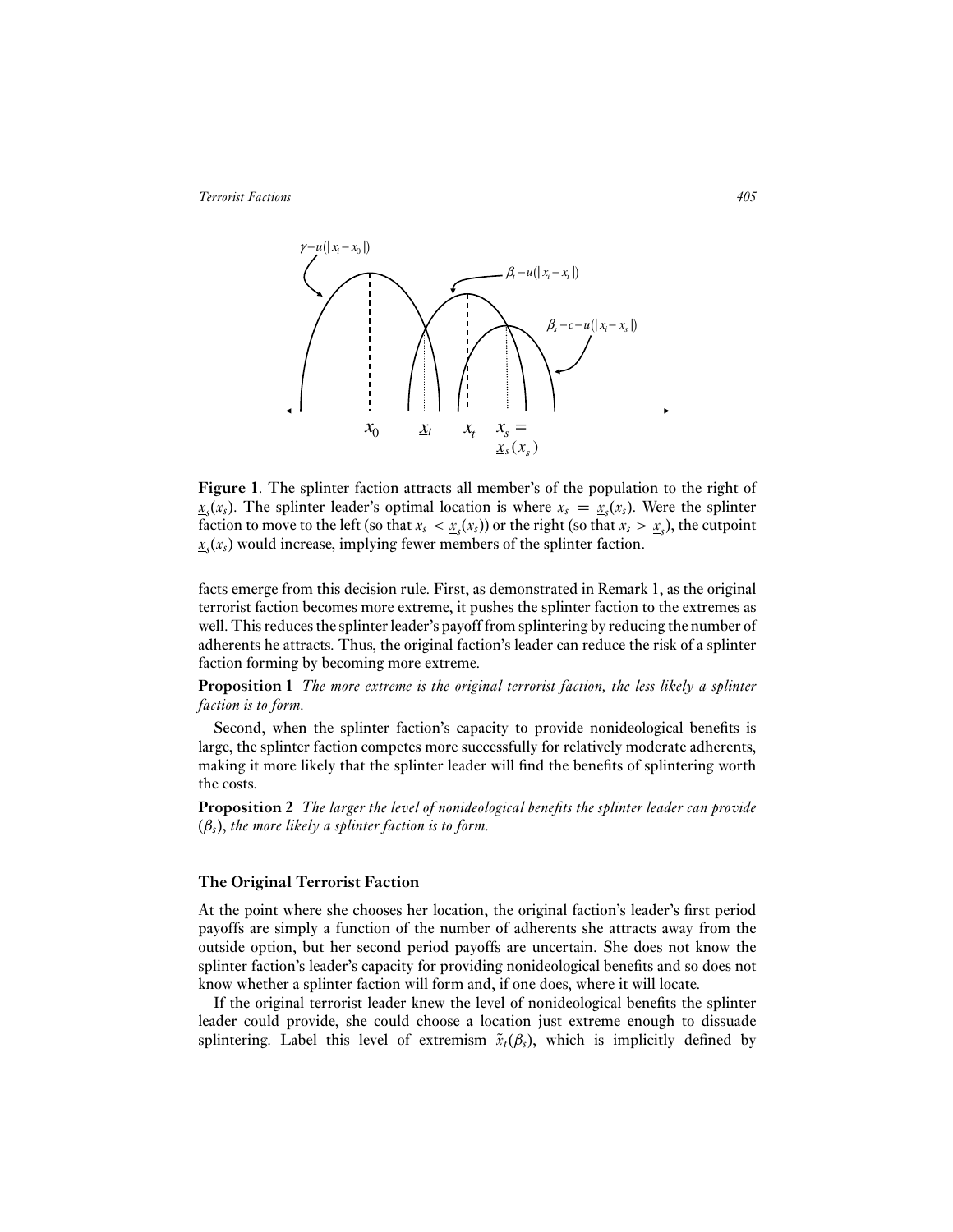$1 - F(x_s^*(\tilde{x}_t, \beta_s, \beta_t)) - k = 0$  (where I make use of the fact, from Lemma 3, that  $x_s(x_s^*) = x_s^*$ ). Since the payoff from splintering is strictly increasing in  $\beta_s$ ,  $\tilde{x}_t$  is a random variable that is uniquely determined by the realization of  $\beta_s$ . Let  $\tilde{\beta}_s(x_t)$  be the  $\beta_s$  such that  $\tilde{x}_t(\beta_s) = x_t$ .

It is worth noting that although, in the absence of uncertainty, the original faction's leader could deter splintering, the existence of a splinter faction is not dependent on the presence of uncertainty. Deterring a splinter requires the original faction leader to choose a sufficiently extreme position, foregoing many adherents on its left. The original faction's leader may not be willing to pay this price to prevent a splinter from forming.<sup>5</sup>

The original faction's leader also has to form beliefs about which constraint will bind, should a splinter faction form. As formalized in the next result, she chooses a sufficiently extreme position that, for any  $\beta_s$ , the factional competition constraint binds. Label the point where the factional competition constraint just binds  $\hat{x}_t$  (formally defined in the proof of Lemma 4).

**Lemma 4** *The optimal*  $x_t$  *is such that the factional competition constraint binds*  $(i.e., x_t^* \geq \hat{x}_t).$ 

Given this result, the original terrorist leader chooses a location to solve:

$$
\max_{x_t \geq \hat{x}_t} (1 - F(\underline{x}_t(x_t)))(1 + G(\tilde{\beta}_s(x_t))) + \int_{\tilde{\beta}_s(x_t)}^{\tilde{\beta}_s} [F(\underline{x}_s^T(x_t, x_s^*(x_t, \beta_s), \beta_s)) - F(\underline{x}_t(x_t))]g(\beta_s)d\beta_s,
$$

where, in order to minimize clutter, I only notate those functional dependencies that are relevant. This objective function reflects the original faction's leader's first period payoff of  $(1 - F(x_t(x_t)))$  and two contingencies for the second period. In the first contingency, no splinter faction forms (if  $\beta_s \in [0, \tilde{\beta}_s(x_t))$ ) and the original faction's leader receives the same payoffs in the second period as in the first. In the second contingency, a splinter faction does form (if  $\beta_s \in [\tilde{\beta}_s(x_t), \overline{\beta}_s]$ ) and the original faction loses all adherents to the right of  $x_s^T$ .

Taking first-order conditions and rearranging shows that the optimal choice at an interior solution is characterized by

$$
g(\tilde{\beta}_{s}(x_{t}^{**}))\frac{\partial \tilde{\beta}_{s}}{\partial x_{t}}(1 - F(\underline{x}_{s}^{T}(x_{t}^{**}, \tilde{\beta}_{s}))) + \int_{\tilde{\beta}_{s}(x_{t}^{**})}^{\tilde{\beta}_{s}} f(\underline{x}_{s}^{T}(x_{t}^{**}, \beta_{s})) \left(\frac{\partial \underline{x}_{s}^{T}}{\partial x_{t}} + \frac{\partial \underline{x}_{s}^{T}}{\partial x_{s}} \frac{\partial x_{s}^{*}}{\partial x_{t}}\right) g(\beta_{s}) d\beta_{s}
$$
  
=  $2f(\underline{x}_{t}(x_{t}^{**})) \frac{\partial \underline{x}_{t}}{\partial x_{t}}.$  (3)

By increasing her faction's extremism, the original faction's leader decreases the probability that a splinter faction will form. If a splinter is deterred, the original faction gains those contested adherents who would have joined the splinter faction. This component of the marginal benefit can be seen in the first term of the left-hand side of Equation 3.

Formally, there would be a splinter in a model with complete information if  $1 - F(x_t(\tilde{x}_t(\beta_s)))$  <  $F(x_s^*(x_t, \beta_s, \beta_t)) - F(\underline{x}_t(x_t))$  for some  $x_t < \tilde{x}_t(\beta_s)$ . This occurs if the extremists gained by deterring a splinter  $(1 - F(x_s^*(x_t, \beta_s, \beta_t)))$  do not make up for the moderates lost  $(F(\underline{x}_t(x_t)) - F(\underline{x}_t(\tilde{x}_t(\beta_s))))$ .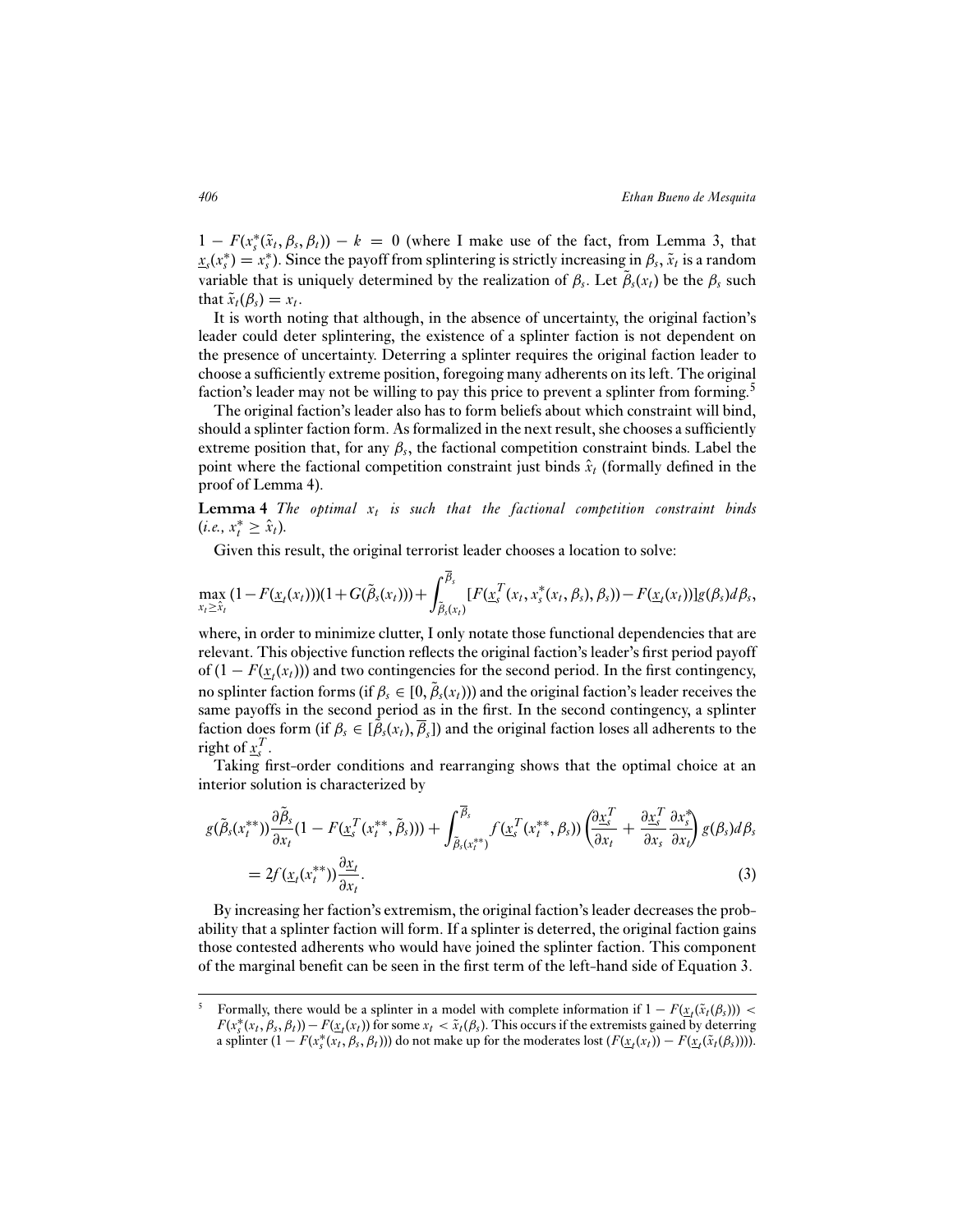In the event that a splinter faction forms, increasing the extremism of the original group adds members on the original group's right in the second period, for two reasons. First, for any given location of the splinter faction, a more extreme original faction is more attractive to more extreme members of the population. Second, by becoming more extreme, the original faction pushes the splinter faction to become more extreme and thereby cede more adherents to the original faction. This component of the marginal benefit is represented by the second term on the left-hand side of Equation 3.

Whether or not there is a splinter group, an increase in the original group's extremism costs it adherents from its moderate wing in both periods. This marginal cost can be seen on the right-hand side of Equation 3.

At an interior optimum, the ideological position of the original faction balances these costs and benefits. If the marginal costs are always larger than the marginal benefits, there is a corner solution at  $x_t = \hat{x}_t$ . Moreover, there is clearly an upper bound on how extreme the original terrorist faction is willing to become because at  $x_t > \tilde{x}_t(\beta)$ , there is certain to be no splinter and so becoming more extreme involves costs but not benefits. The original faction's play is summarized in the following result, whose proof is the argument in the text.

**Lemma 5** *The optimal ideological position of the original terrorist faction is given by*

$$
x_t^* = \begin{cases} \hat{x}_t & \text{if Equation 3 does not hold for any } x_t \in [\hat{x}_t, \tilde{x}_t(\overline{\beta}_s)] \\ x_t^{**} & \text{else,} \end{cases}
$$

*where x*∗∗ *<sup>t</sup> is implicitly defined by Equation 3.*

The next result, whose proof follows from the argument in the text, characterizes the equilibrium of the game.

**Proposition 3** *There is a unique equilibrium of the game. In that equilibrium, each member of the population behaves according to the strategy implied by Equations 1 and 2, the splinter leader* (*should he splinter*) *chooses an ideological location as specified in Lemma 3 and splinters if*  $1 - F(\underline{x}_s^T(x_s^*, x_t, x_+, 0, \beta_s, \beta_t, \gamma)) - k > 0$ , and the original terrorist leader chooses an *ideological location as specified in Lemma 5.*

# **THE DETERMINANTS OF IDEOLOGY AND SPLINTERING**

In this section, I explore how changes in some key parameters affect the likelihood of a splinter faction forming and the positions adopted by the factions.

## **The Economy**

Changes in the economic opportunity costs of terrorism  $(\gamma)$  have no direct effect on the splinter faction, since the outside option constraint does not bind in equilibrium. Such changes can, however, affect the original faction's position, which, in turn, affects the splinter leader's choices.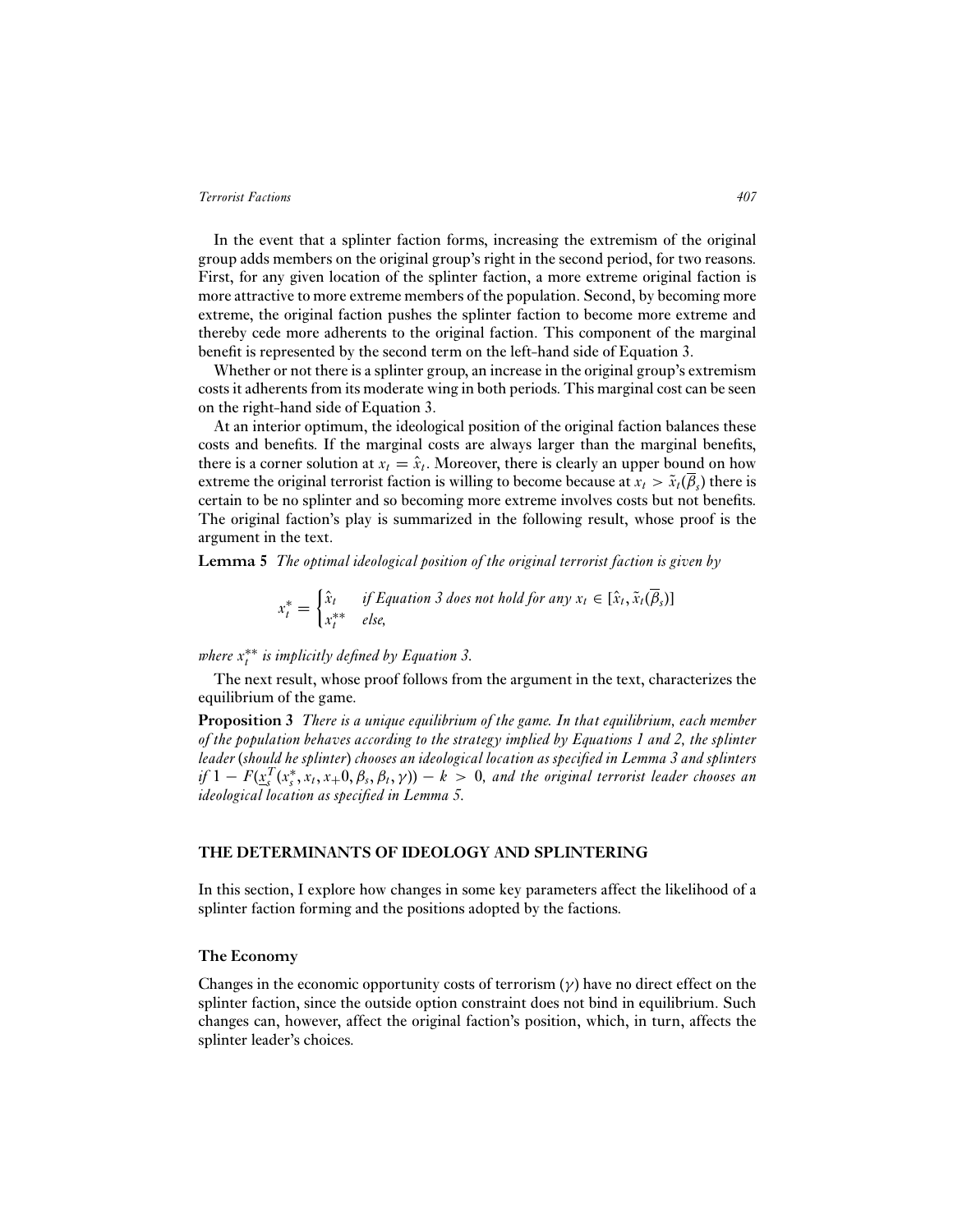When the economy improves, the original terrorist faction is less attractive to relative moderates, which diminishes the marginal cost of extremism leading the original terrorist faction to adopt a more extreme position. As shown in Proposition 1, when the original faction becomes more extreme, the probability of a splinter decreases. Thus, an improvement in the economy indirectly makes a splinter less likely. As shown in Remark 1, if a splinter faction does emerge, it will locate in a more extreme position as a result of the original faction's increased extremism.

**Proposition 4** *An improvement in the economy* (*i.e., higher* γ) *increases the extremism of the original faction, decreases the probability of a splinter faction forming, and, conditional on a splinter forming, increases the extremism of the splinter faction.*

This result speaks to recent debates about the effects of the economy on terrorism.6 Empirical findings on terrorism and the economy are mixed. Some scholars (e.g., Bloomberg *et al.* (2004)) find the intuitive negative correlation between the economy and terrorism. Others argue that, controlling for political freedom and/or correcting for endogeneity, there is essentially no correlation (e.g., Abadie (2006), Krueger and Laitin (Forthcoming)). Further complicating the debate, Krueger and Maleckova (2003) and Berrebi (2003) find that terrorist operatives do not tend to be from low socio-economic classes, which they interpret to mean that there is little link between the economy and terrorism. Bueno de Mesquita (2005b), however, argues that these individual-level findings are consistent with an economic model of terrorist mobilization, if terrorist organizations screen potential recruits on an ability dimension that is positively correlated with socio-economic status. Benmelech and Berrebi (2007) show empirically that high socio-economic status terrorist operatives are in fact more effective.

The model presented here suggests a framework in which to think about these contradictory empirical results. Positive economic shocks have at least three micro-level effects on the politics of terrorism in the model. First, terrorist mobilization decreases both because opportunity costs increase and because the factions become more extreme. Second, the original faction and the splinter faction (should it exist) become more extreme. Third, an extremist splinter is less likely to form.

These micro-level changes may have competing effects on the total level of terrorist violence. Decreased mobilization is likely to diminish terrorism. Increased ideological extremism is likely to increase terrorism. A decreased likelihood of a splinter forming has ambiguous effects. On the one hand, splinters can spoil peace negotiations (Stedman 1997, Kydd and Walter 2002). On the other hand, internal divisions can be exploited to drive a wedge in terrorist organizations (Bueno de Mesquita 2005a, 2005c).

While the model yields predictions about the effects of the economy on terrorist organizations, it suggests that there is no simple prediction of the effect of the economy on the expected level of violence. Thus, the fact that some macro-level studies of terrorism and the economy find little correlation should not be interpreted to mean that there is

<sup>&</sup>lt;sup>6</sup> For empirical studies of the relationship between the economy and terrorism, see, for example, Abadie (2006), Abadie and Gardeazabal (2003), Berrebi (2003), Blomberg *et al.* (2004), Enders and Sandler (1996), Krueger and Maleckova (2003), and Sandler and Enders (2005).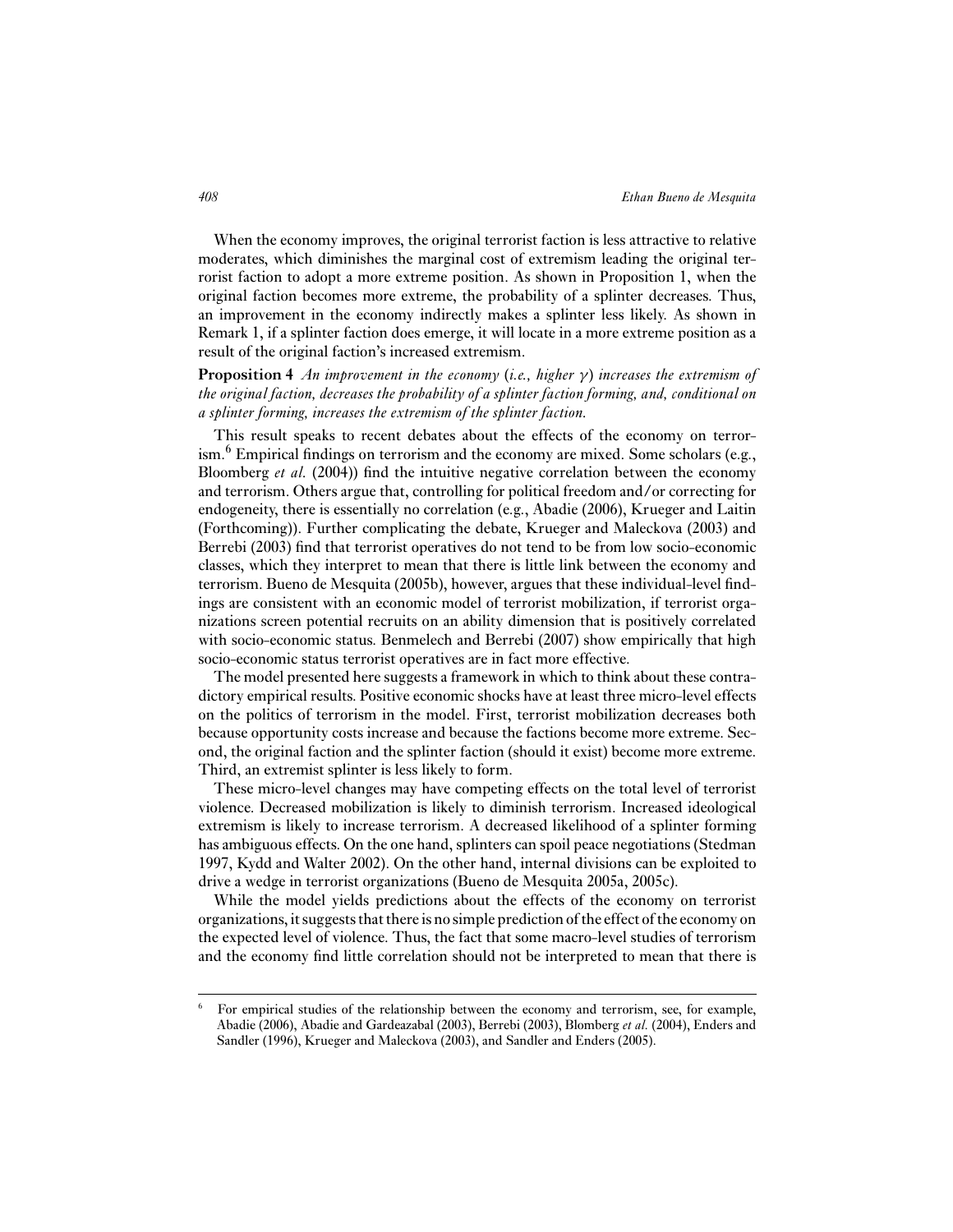no relationship. Rather, the economy may have a variety of effects on terrorism at the micro level that, because they are offsetting, are not observable at the macro level.

#### **Institutions for the Nonviolent Expression of Grievance**

When potential terrorists view nonviolent politics as a more viable alternative (i.e.,  $x_0$ ) increases) the effect is similar to an improvement in the economy. It becomes more difficult to recruit relative moderates, leading the original terrorist faction (and, consequently the splinter faction) to become more extreme.

**Proposition 5** *When potential terrorists view nonviolent politics as more viable* (*x*<sup>0</sup> *increases*), *the extremism of the original faction increases*, *the probability of the splinter group forming decreases*, *and*, *conditional on a splinter group forming, the extremism of the splinter faction increases.*

Just as the discussion of the economy highlighted trade-offs associated with economic improvement as a counterterrorism tactic, this result raises questions about attempts to build institutions for the legitimate, nonviolent expression of grievance as a counterterrorism strategy. The construction of such institutions is a common recommendation for societies plagued by violent conflict. But this model suggests that such institutions may involve costs, as well as benefits, in terms of the level of violence. As institutions for the nonviolent expression of grievance become stronger, terrorist mobilization decreases but terrorist organizations become more extreme.

#### **The Costs of Splintering**

Given an ideological position for the original terrorist faction, the higher the expected cost of splintering  $(k)$ , the less likely a splinter group is to emerge. Intuitively, one might think, then, that an increase in the cost of splintering would lead the original terrorist faction to be less extreme, since it does not need to try as hard to deter a splinter faction. This need not be the case.

Implicit differentiation shows that the effect of an increase in the costs of splintering on the extremism of the original faction has the same sign as:

$$
-g(\tilde{\beta}_{s})\frac{\partial\tilde{\beta}_{s}}{\partial k}f(\underline{x}_{s}^{T})\left(\frac{\partial\underline{x}_{s}^{T}}{\partial x_{t}}+\frac{\partial\underline{x}_{s}^{T}}{\partial x_{s}}\frac{\partial x_{s}^{*}}{\partial x_{t}}\right)+\left(1-F(\underline{x}_{s}^{T})\right)\left(g(\tilde{\beta}_{s})\frac{\partial^{2}\tilde{\beta}_{s}}{\partial x_{t}\partial k}+g'(\tilde{\beta}_{s})\frac{\partial\tilde{\beta}_{s}}{\partial x_{t}}\frac{\partial\tilde{\beta}_{s}}{\partial k}\right).
$$
\n(4)

Raising the costs of splintering has two effects on the original faction's marginal benefit from extremism. First, the original faction adds adherents by becoming more extreme *only* when there is a splinter faction competing for extremist adherents. Hence, when the probability of a splinter decreases, this component of the marginal benefit of extremism decreases. This effect, which is represented in the first term of Equation 4, unambiguously drives the original faction to become more moderate.

The second effect, however, is ambiguous. By becoming more extreme, the original faction decreases the likelihood of a splinter forming. The question is whether the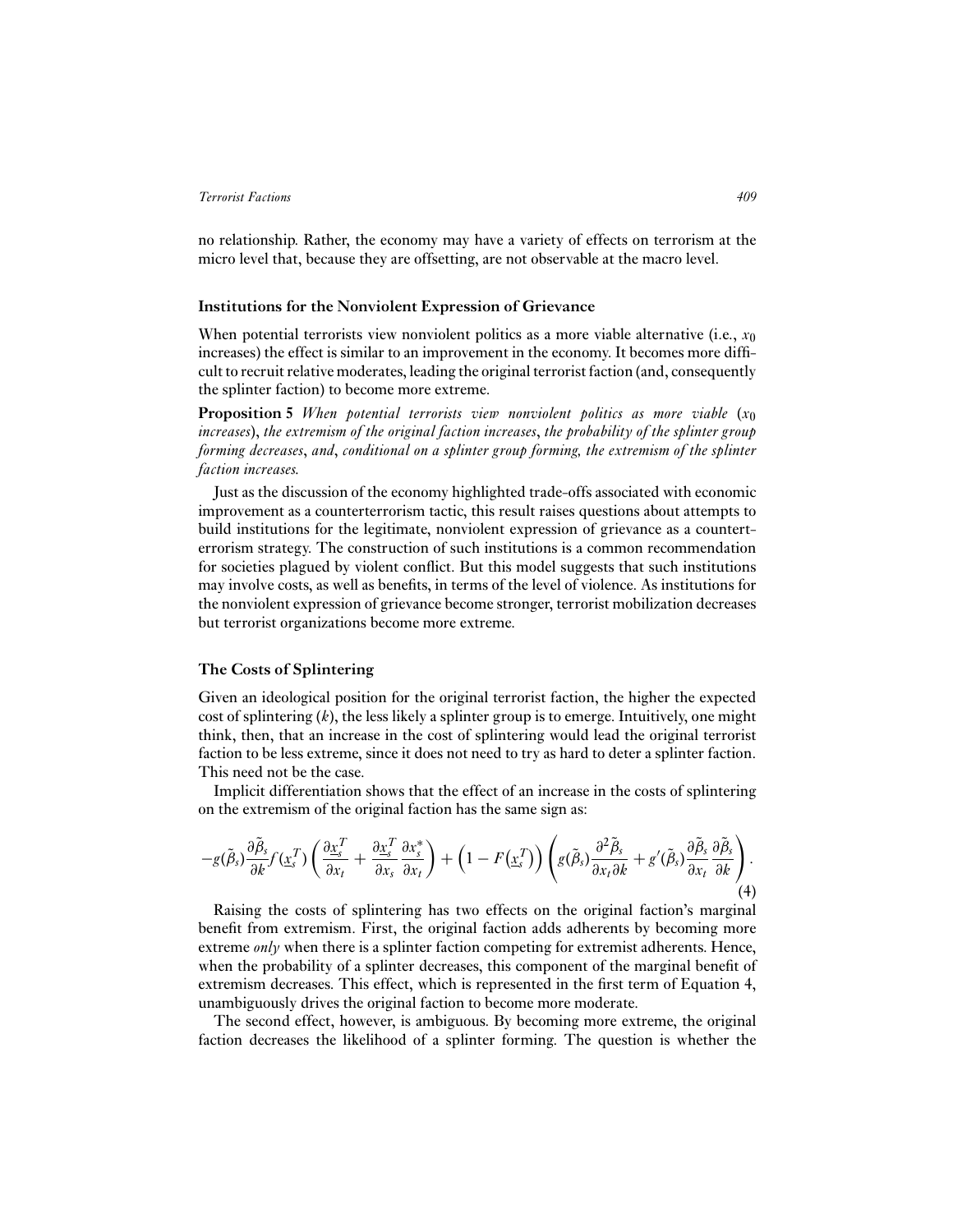magnitude of this decrease becomes larger or smaller when the costs of splintering increase. If it becomes smaller, then the marginal benefit of extremism is reduced. If it becomes bigger, then the marginal benefit of extremism is increased.

To see the ambiguity most clearly, focus on the term  $g'(\tilde{\beta}_s) \frac{\partial \tilde{\beta}_s}{\partial x'}$ ∂*xt*  $\frac{\partial \tilde{\beta}_s}{\partial k}$  in Equation 4. Since  $\partial \tilde{\beta}_s$ ∂*xt*  $\frac{\partial \tilde{\beta}_s}{\partial k} > 0$ , this component tends to increase (resp. decrease) the marginal benefit of extremism if  $g'(\tilde{\beta}_s)$  is positive (resp. negative). Recall that *g* is the density of the splinter leader's ability to provide nonideological benefits. Suppose that it is some single-peaked density (e.g., a truncated normal). If  $\beta_s$  happens to lie to the left of the mode, then  $g'(\tilde{\beta}_s) > 0$ , and a small increase in the cost of splintering tends to increase the likelihood that a small increase in the extremism of the original group deters a splinter. If  $\tilde{\beta}_s$  is on the other side of the mode, the effect is reversed. Since the exact shape of *g* and the exact magnitude of  $\tilde{\beta}_s$  are arbitrary, it is not possible to determine, in general, whether this component of the marginal benefit of extremism is increasing or decreasing in the costs of splintering.

The preceding arguments shows that the effect of the costliness of splintering on the original terrorist group is ambiguous. Moreover, this discussion highlights a more fundamental, and perhaps counterintuitive, implication of the model. Deterring the creation of a splinter faction is one of the benefits of extremism for the original faction. Nonetheless, any factor that exogenously increases the probability of a splinter emerging can lead to an increase or a decrease in the extremism of the original terrorist faction, depending on specific functional form and distributional assumptions.

#### **Nonideological Benefits and Costs of Disloyalty**

As discussed in Proposition 2, a splinter leader who is able to provide a high level of nonideological benefits competes more successfully for moderate adherents. This means that the splinter leader can afford to adopt a more moderate position and can attract more adherents, making it more likely that the potential leader will find splintering worth the risk.

**Proposition 6** *When the splinter leader is better able to provide nonideological benefits*, *a splinter is more likely to form and*, *if it does*, *it will be more moderate.*

In addition to gaining nonideological benefits from joining the splinter faction, members of the population also bear costs associated with possible retaliation from the original faction. These costs operate as the exact opposite of the splinter group's nonideological benefits. Thus, the following is immediate from Proposition 6.

**Corollary 1** *If it becomes more costly to join a potential splinter group* (*i.e., c increases*), *a splinter is less likely to form and*, *if it does form*, *it will be more extreme.*

The effects of an increase in the original faction's ability to provide nonideological benefits are less clear. Like with the splinter group, an increase in the original group's capacity for providing nonideological benefits increases the number of adherents it can recruit. However, for a fixed ideological position on the part of the original faction, an increase in the nonideological benefits the original faction can provide decreases the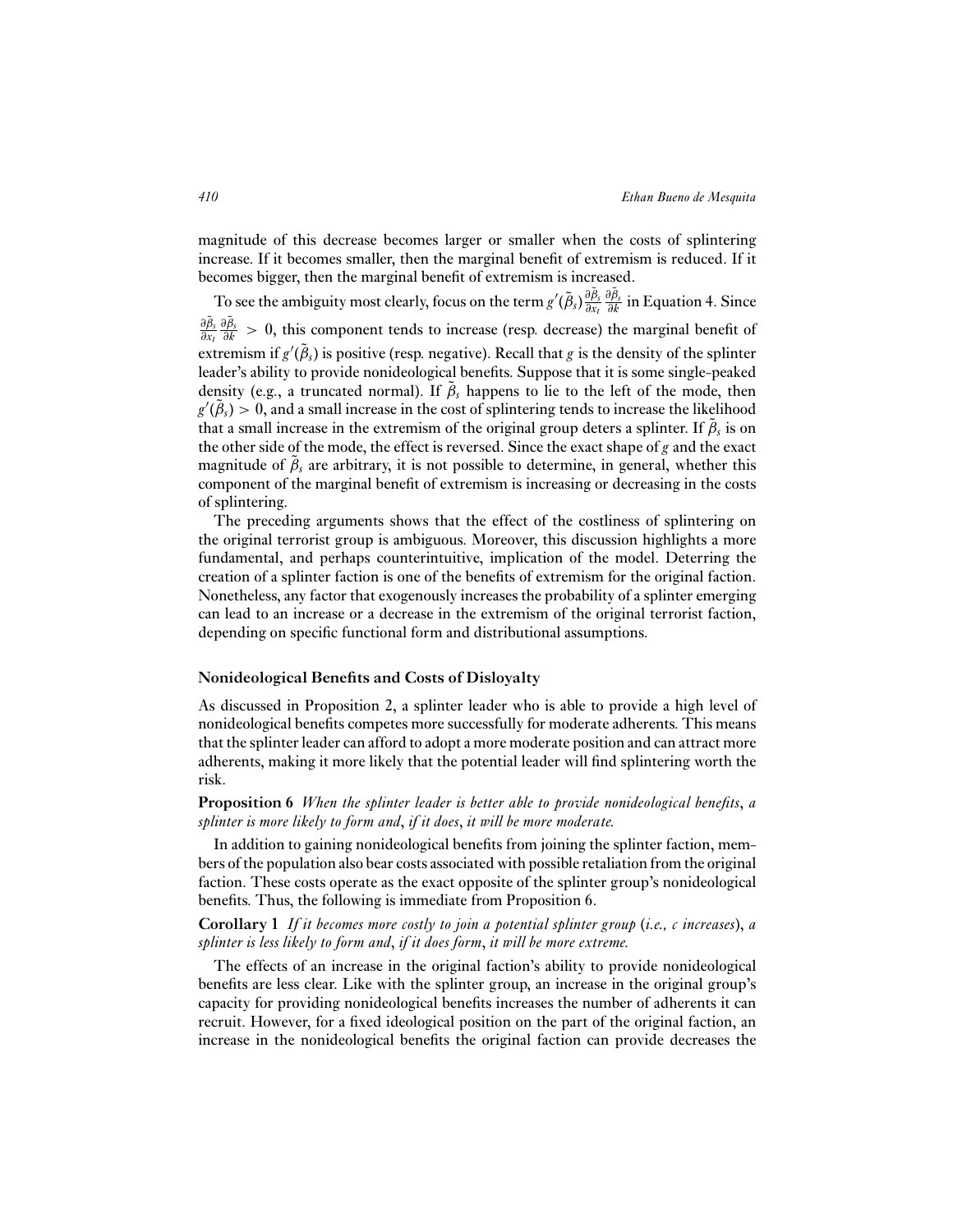probability that a splinter faction will emerge at all. And, as was discussed in the previous section, the effect of such a change on the ideological position of the original faction is ambiguous.

## **CONCLUSION**

I have presented a model that yields a number of results concerning factors that affect the extremism of terrorist factions, the likelihood of a splinter emerging, and the level of mobilization. The model illuminates a critical trade-off for governments. Policies such as strengthening the economy or outlets for nonviolent expression of grievances reduce mobilization but also make terrorist factions more extreme. Moreover, these competing micro-level effects of economic growth or increased opportunities for the expression of grievance on the expected level of violence might be missed in, and confound the interpretation of, the sort of macro-level data analysis that is the mainstay of empirical studies of terrorism.

The model is only one step in the ongoing project of analyzing the internal politics of terrorist organizations. Clearly, it is incomplete in a variety of important ways. The model is silent on how levels of extremism translate into violence (Bueno de Mesquita 2005a, Berrebi and Klor 2006), willingness to negotiate and compromise (Lapan and Sandler 1988, Kydd and Walter 2002, Bueno de Mesquita 2005a), the types of tactics terrorists choose (Rosendorff and Sandler 2004), or the level of commitment within a terrorist organization (Berman 2003, Azam 2005, Shapiro and Siegel 2007). Moreover, the model does not address how counterterrorism policy might affect affiliation decisions (Rosendorff and Sandler 2004, Buendo de Mesquita 2005b, Bueno de Mesquita and Dickson 2007) or the positions taken by the terrorist factions (de Figueiredo and Weingast 2001). Finally, the model assumes that terrorist leaders are motivated by a desire to attract adherents. Although recruitment is likely to be one of leaders' motivations, several other factors influence their behavior, such as true ideological motivations, rent-seeking, and signaling to donors or the government (Lapan and Sandler 1993, Overgaard 1994).

The limited objective of this paper was to focus on mobilization, extremism, and factionalization. The resulting model helps provide micro-foundations for the ideological heterogeneity of terrorist groups, suggests testable implications, offers new interpretations of and challenges for existing empirical findings, and identifies previously unexplored trade-offs in potential counterterrorism policies.

#### **APPENDIX**

# **Proof of Lemma 1**

Condition 1, which describes when a person will join the original faction, can be rewritten:

$$
u(|x_0 - x_i|) - u(|x_t - x_i|) \ge \gamma - \beta_t.
$$
 (5)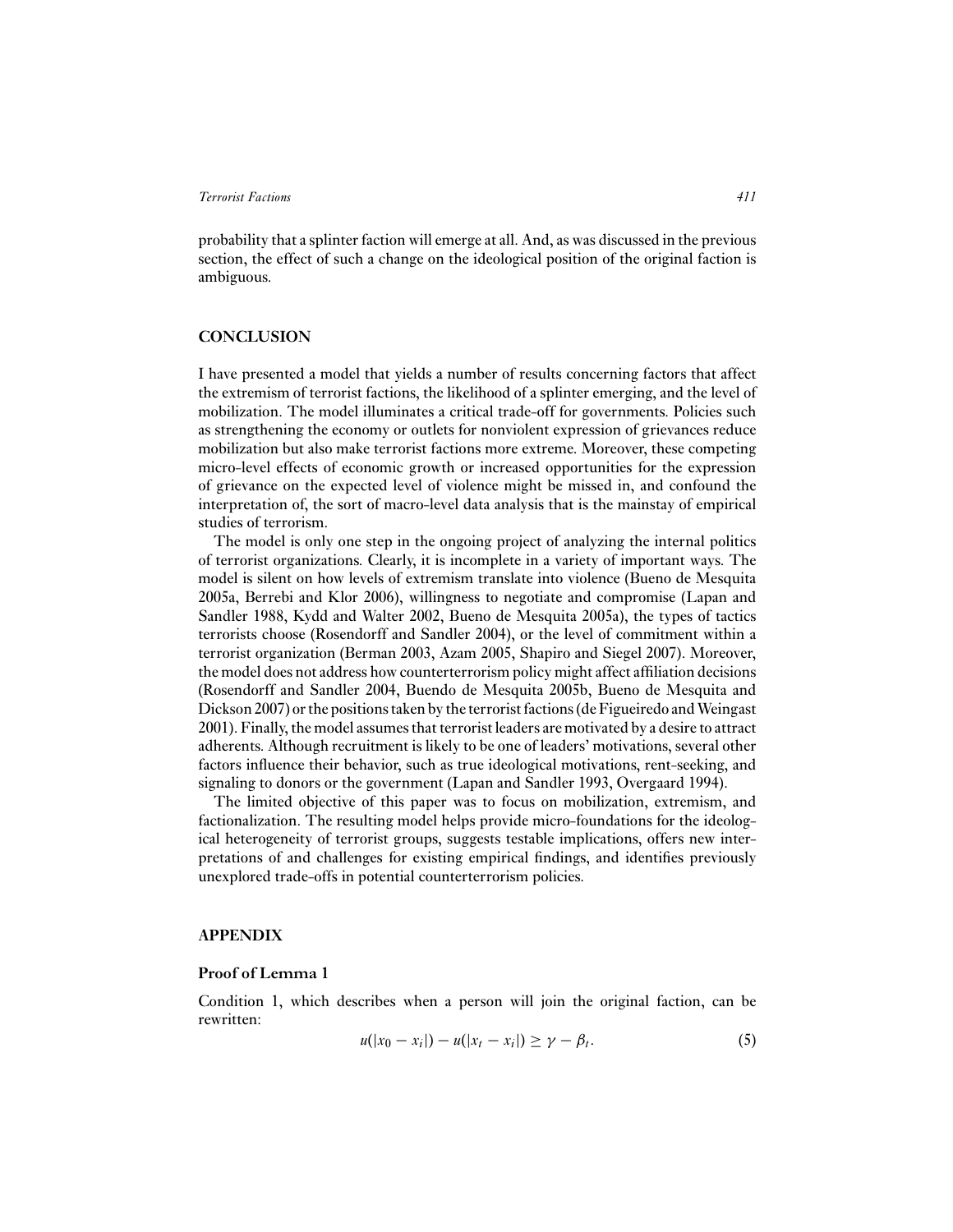Notice, first, that the right-hand side of Condition 5 is constant in  $x_i$ . Now I argue that the left-hand side goes to infinity as  $x_i$  goes to infinity. To see this, define  $y = x_i - x_t$ and  $z = x_t - x_0$ . Now we have:

$$
\lim_{x_i \to \infty} u(|x_0 - x_i|) - u(|x_t - x_i|) = \lim_{y \to \infty} u(y + z) - u(y)
$$
  
> 
$$
\lim_{y \to \infty} u'(y)z
$$
  
=  $\infty$ ,

where the first equality is a simple change of variables, the first inequality follows from the convexity of *u*, and the final equality follows from  $\lim_{x\to\infty} u'(x) = \infty$ .

Given this argument, there is a single cutpoint if the left-hand side is monotonically increasing in  $x_i$ . Consider, then, the derivative of the left-hand side with respect to  $x_i$ . If  $x_i < x_0 < x_t$ , the derivative is  $-u'(x_0 - x_i) + u'(x_t - x_i)$  which is positive since  $x_t - x_i >$  $x_0 - x_i$  and *u* is convex. If  $x_0 < x_i < x_t$  the derivative is  $u'(x_i - x_0) + u'(x_t - x_i) > 0$ . If  $x_0 < x_t < x_i$ , the derivative is  $u'(x_i - x_0) - u'(x_i - x_t)$  which is positive since  $x_i - x_0 > x_i - x_t$  and *u* is convex. Thus, the left-hand side of Condition 5 is monotonically increasing in *xi*.

At the cutpoint, we have  $u(|x_0 - x_t|) - u(|x_t - x_t|) = \gamma - \beta_t$ . To see that the cutpoint is increasing in  $x_t$  for  $x_t > x_t$  and decreasing in  $x_t$  for  $x_t < x_t$  consider the derivative of the cutpoint with respect to  $x_t$ . If  $\underline{x}_t < x_0 < x_t$ , implicitly differentiating gives  $\frac{\partial x_t}{\partial x_t} = \frac{u'(x_t - x_t)}{u'(x_t - x_t) - u'(x_0 - x_t)} > 0$ , where the inequality follows from the fact that the numerator is clearly positive and the denominator is positive because  $x_t - x_t > x_0 - x_t$ and *u* is convex. If  $x_0 \leq x_t < x_t$ ,  $\frac{\partial x_t}{\partial x_t} = \frac{u'(x_t - x_t)}{u'(x_t - x_t) + u'(x_0 - x_t)} > 0$ , where the inequality follows from the fact that the numerator and denominator are both clearly positive. If  $x_0 < x_t \leq \frac{x_t}{\partial x_t} = \frac{-u'(x_t - x_t)}{u'(x_t - x_0) - u'(x_t - x_t)} < 0$ , where the inequality follows from the fact that the numerator is clearly negative and the denominator is positive because  $x_t - x_0 > x_t - x_t$  and *u* is convex.  $\Box$ 

## **Proof of Lemma 2**

Point 1 is immediate from the fact that  $x_s \geq x_t$  and  $\beta_s - c < \beta_t$ . To establish point 2 it suffices to show that for all  $x'_i \geq x_i$ :

If 
$$
\beta_s - c - u(|x_i - x_s|) \ge \max{\gamma - u(x_i - x_0), \beta_t - u(x_i - x_t)},
$$
 then  
\n $\beta_s - c - u(|x'_i - x_s|) \ge \max{\gamma - u(x'_i - x_0), \beta_t - u(x'_i - x_t)}.$  (6)

First notice that if  $\max\{\gamma - u(x_i - x_0), \beta_t - u(x_i - x_t)\} = \beta_t - u(x_i - x_t)$ , then  $\max\{\gamma - u(x'_i - x_0), \beta_t - u(x'_i - x_t)\} = \beta_t - u(x'_i - x_t)$ . To see this, note that a sufficient condition for the former to imply the latter is  $u(x'_i - x_0) - u(x'_i - x_t) > u(x_i - x_0) - u(x_i - x_t)$ , which follows directly from the convexity of *u*. Now there are three cases to consider.

**Case 1:** max{ $\gamma$  –  $u(x_i - x_0)$ ,  $\beta$ <sub>*t*</sub> –  $u(x_i - x_t)$ } =  $\gamma$  –  $u(x_i - x_0)$  and max{ $\gamma$  –  $u(x_i')$  $f(x_0), \beta_t - u(x'_i - x_t) = \gamma - u(x'_i - x_0).$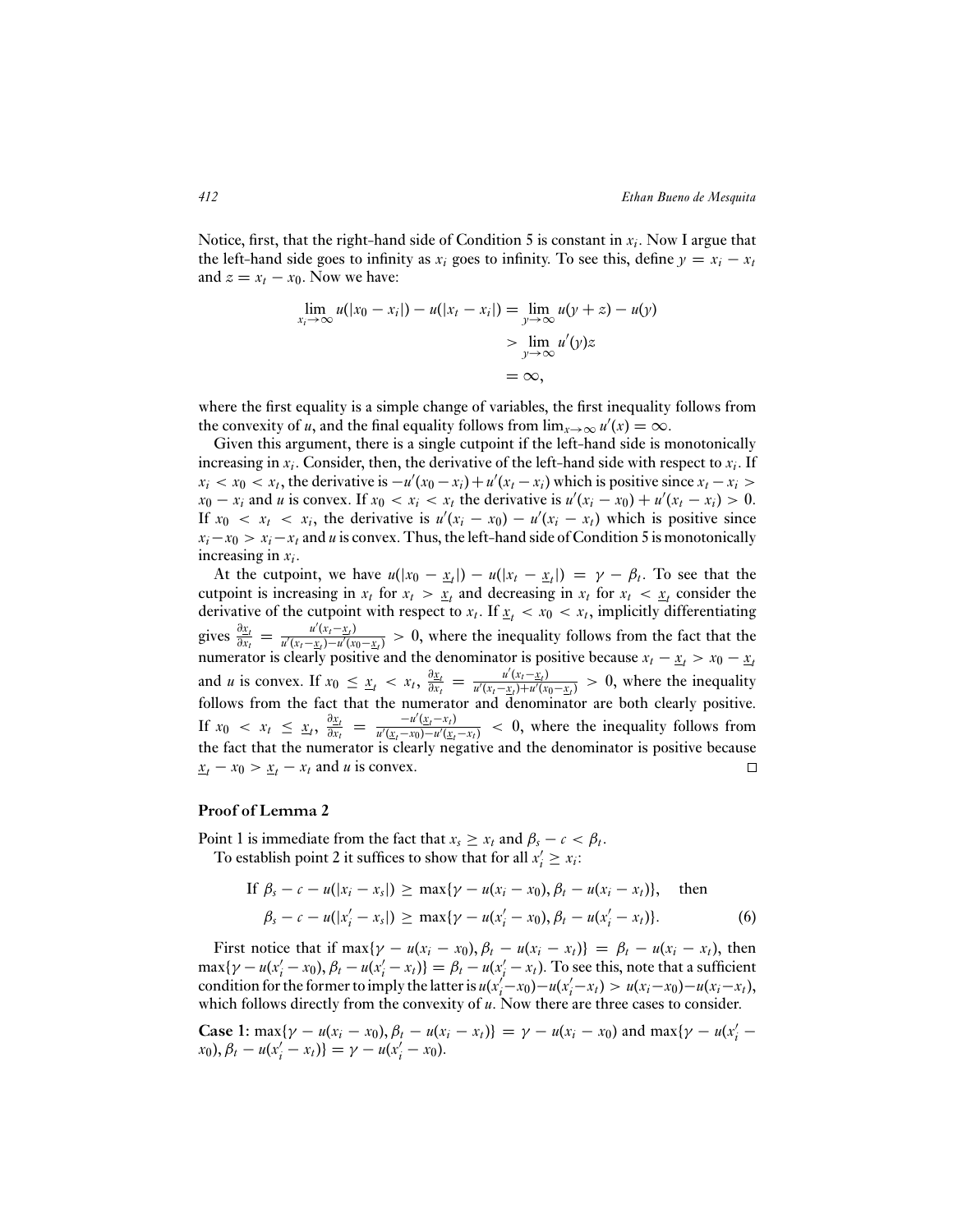Condition 6 holds if  $\beta_s - c - u(|x_i - x_s|) \ge \gamma - u(x_i - x_0)$  implies that  $\beta_s - c - u(|x_i| - x_0)$  $f(x_s|) > \gamma - u(x'_i - x_0)$ . If  $x_i < x'_i < x_s$ , then it suffices to show that  $u(x'_i - x_0) - u(x_s - x'_i) >$  $u(x_i - x_0) - u(x_s - x_i)$ , which follows from the facts that  $x'_i - x_0 > x_i - x_0$  and  $x_s - x'_i$  $x_s - x_i$ . If  $x_i < x_s < x'_i$  it suffices to show that  $u(x'_i - x_0) - u(x'_i - x_s) > u(x_i - x_0) - u(x_s - x_i)$ . This condition obviously holds when  $x'_i - x_s \leq x_s - x_i$ . Now, to show that it holds for  $x_i' - x_s > x_s - x_i$  it suffices to show that  $u(x_i' - x_0) - u(x_i' - x_s)$  is increasing in  $x_i'$ . Taking derivatives, we have  $\frac{\partial [u(x'_i - x_0) - u(x'_i - x_s)]}{\partial x'}$  $\frac{\partial u_i}{\partial x'_i} = u'(x'_i - x_0) - u'(x'_i - x_s)$ , which is positive since *u*<sup>*'*</sup> is increasing and  $x'_i - x_0 > x'_i - x_s$ . Finally, if  $x_s < x_i < x'_i$ , then it suffices to show that  $u(x'_i - x_0) - u(x'_i - x_s) > u(x_i - x_0) - u(x_i - x_s)$ , which follows from the convexity of *u*. **Case 2:** max{ $\gamma$  –  $u(x_i - x_0)$ ,  $\beta$ <sub>*t*</sub> –  $u(x_i - x_t)$ } =  $\gamma$  –  $u(x_i - x_0)$  and max{ $\gamma$  –  $u(x_i')$  $f(x_0), \beta_t - u(x'_i - x_t) = \beta_t - u(x'_i - x_t).$ 

To show that Condition 6 holds, it suffices to show that if  $\beta_s - c - u(|x_i - x_s|) \ge$  $\gamma - u(x_i - x_0)$ , then  $\beta_s - c - u(|x'_i - x_s|) > \beta_t - u(x'_i - x_t)$ . Moreover, since we have that  $\gamma - u(x_i - x_0) > \beta_t - u(x_i - x_t)$ , it is also sufficient to show the stronger condition that if  $\beta_s - c - u(|x_i - x_s|) \ge \beta_t - u(x_i - x_t)$ , then  $\beta_s - c - u(|x'_i - x_s|) > \beta_t - u(x'_i - x_t)$ . Now the proof is identical to Case 1, substituting  $x_t$  for  $x_0$ .

**Case 3:** max{ $\gamma$  –  $u(x_i - x_0)$ ,  $\beta_t$  –  $u(x_i - x_t)$ } =  $\beta_t$  –  $u(x_i - x_t)$  and max{ $\gamma$  –  $u(x_i')$  $f(x_0), \beta_t - u(x'_i - x_t) = \beta_t - u(x'_i - x_t).$ 

To show that Condition 6 holds, it suffices to show that if  $\beta_s - c - u(|x_i - x_s|) \ge$  $\beta_t - u(x_t - x_t)$ , then  $\beta_s - c - u(|x'_i - x_s|) > \beta_t - u(x'_i - x_t)$ . Now the proof is identical to Case 2.  $\Box$ 

# **Proof of Lemma 3**

To see that  $x_s^* > x_t$ , suppose not. Since  $\beta_s - c < \beta_t$ , if  $x_s^* = x_t$ , then no one joins the splinter faction, which cannot be optimal.

The point  $x_s^O$  is implicitly defined by  $\beta_s - c - u(|x_s - x_s^O|) = \gamma - u(x_s^O - x_0)$  and the point  $\underline{x}_S^T$  is implicitly defined by  $\beta_s - c - u(|x_s - \underline{x}_s^T|) = \beta_t - u(\underline{x}_s^T - x_t)$ . There are two cases:

1.  $x_s^O > x_s^T$ : Suppose  $x_s < x_s = x_s^O$ . Then  $x_s$  is given by  $\beta_s - c - u(x_s - x_s) = \gamma - u(x_s - x_s)$ *x*<sub>0</sub>). In this event, we have that  $\frac{\partial x}{\partial x_s} = \frac{u'(x_s - x_s)}{u'(x_s - x_s) - u'(x_s - x_0)} < 0$ , where the inequality follows from the fact that the numerator is positive and the fact that the convexity of *u* implies that the denominator is negative. The total membership of the splinter faction is  $1 - F(\underline{x}_s)$ . Increasing  $x_s$  decreases  $\underline{x}_s$ , which increases membership, so  $x_s$ cannot have been a best response.

Suppose, instead, that  $x_s > x_s$ . Then  $x_s$  is given by  $\beta_s - c - u(x_s - x_s) = \gamma - u(x_s - x_0)$ . Here we have that  $\frac{\partial x}{\partial x_s} = \frac{u'(x_s - x_s)}{u'(x_s - x_s) + u(x_s - x_0)} > 0$ . Total membership in the splinter faction is 1−*F*(*xs*). Increasing *xs* increases *xs*, which decreases membership, so doing so cannot be a best response. Membership, in this case, is thus maximized when  $x_s = \underline{x}_s(x_s).$ 

2.  $x_s^T$   $\rightarrow x_s^0$ . The argument in this case is identical to that in Case 1, substituting  $\beta_t - u(\underline{x}_s - x_t)$  for  $\gamma - u(\underline{x}_s - x_0)$ .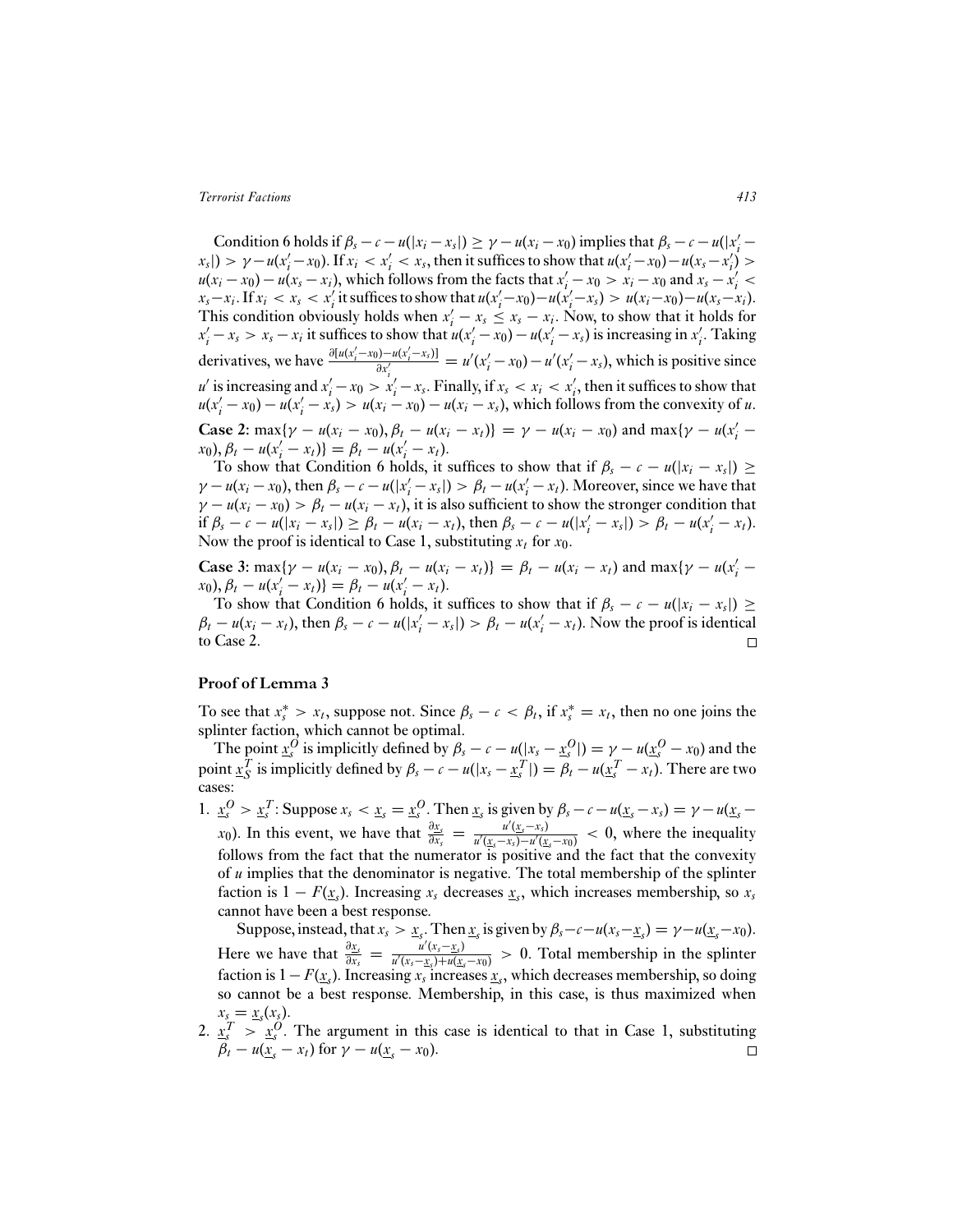# **Proof of Remark 1**

If the outside option constraint binds, the location of the original terrorist faction has no effect. If the factional competition constraint binds, then the  $x_s^*$  is given by  $\beta_s - c - u(0) =$  $\beta_t - u(x_s^* - x_t)$ . Implicitly differentiating gives  $\frac{\partial x_s^*}{\partial x_t} = 1$ , establishing the result.  $\Box$ 

## **Proof of Proposition 1**

From Lemma 3, the splinter faction's value function can be written  $V_s = 1 F(x_s^*(x_t, \beta_s, \beta_t)) - k$ . Differentiating gives  $\frac{\partial V_s}{\partial x_t} = -f(x_s^*) \frac{\partial x_s^*}{\partial x_t} < 0$ , where the inequality follows from  $\frac{\partial x_i^*}{\partial x_l} > 0$  (Remark 1).  $\Box$ 

## **Proof of Proposition 2**

Recall from the proof of Remark 1 that  $x_s^*$  is given by  $\beta_s - c - u(0) = \beta_t - u(x_s^* - x_t)$ . Implicitly differentiating yields  $\frac{\partial x_i^*}{\partial \beta_i} = \frac{-1}{u'(x_i^* - x_i)} < 0$ . Now, differentiating *V<sub>s</sub>* (from the previous proof) gives  $\frac{\partial V_s}{\partial \beta_s} = -f(x_s^*) \frac{\partial x_s^*}{\partial \beta_s} > 0$ .  $\Box$ 

#### **Proof of Lemma 4**

I will make use of the following claim.

**Claim 1** *The optimal position for the original faction,*  $x_t^*$ , *satisfies*  $x_t^* \geq x_t(x_t^*)$ *.* 

By Lemma 3, at the optimal  $x_s$ ,  $\beta_s - c - u(0) = \max{\{\beta_t - u(x_s^* - x_t), \gamma - u(x_s^* - x_0)\}}$ . Hence, the factional competition constraint binds if and only if  $\beta_t - u(x_s^* - x_t)$  $\gamma - u(x_s^* - x_0)$ . By Claim 1,  $\beta_t - u(x_i - x_t^*) \geq \gamma - u(x_i - x_0)$  for all  $x_i > x_t^*$ . Thus, given that  $x_s^* > x_t^*$ , the factional choice constraint binds. All that remains is to prove the claim.

**Proof of Claim 1:** Suppose that the optimal  $x_t$  is less than  $x_t(x_t)$ . Rearranging the definitions of  $\underline{x}_s^O$  and  $\underline{x}_s^T$  and comparing, shows that the factional competition constraint binds if and only if

$$
x_t \ge x_0 + u^{-1}(\gamma - \beta_s + c + u(0)) - u^{-1}(\beta_t - \beta_s + c + u(0)) \equiv \hat{x}_t(x_t, \beta_s).
$$

Differentiating and applying the inverse function theorem gives:

$$
\frac{\partial \hat{x}_t(x_t, \beta_s)}{\partial \beta_s} = \frac{1}{u'(u^{-1}(\beta_t - \beta_s + c + u(0)))} - \frac{1}{u'(u^{-1}(\gamma - \beta_s + c + u(0)))} > 0,
$$

where the inequality follows from the fact that *u* and  $u^{-1}$  are increasing and  $\gamma > \beta_t$ . Thus, the  $x_t$  required to make the factional competition constraint bind is increasing in  $\beta_s$ . This implies that, for a fixed  $x_t$ , the outside option constraint only binds if  $\beta_s$  is sufficiently large. Label the minimal β*<sup>s</sup>* needed for the outside option constraint to hold with  $\hat{\beta}_s(x_t)$ . The argument above establishes that  $\frac{\partial \hat{\beta}_s}{\partial x_t} > 0$ .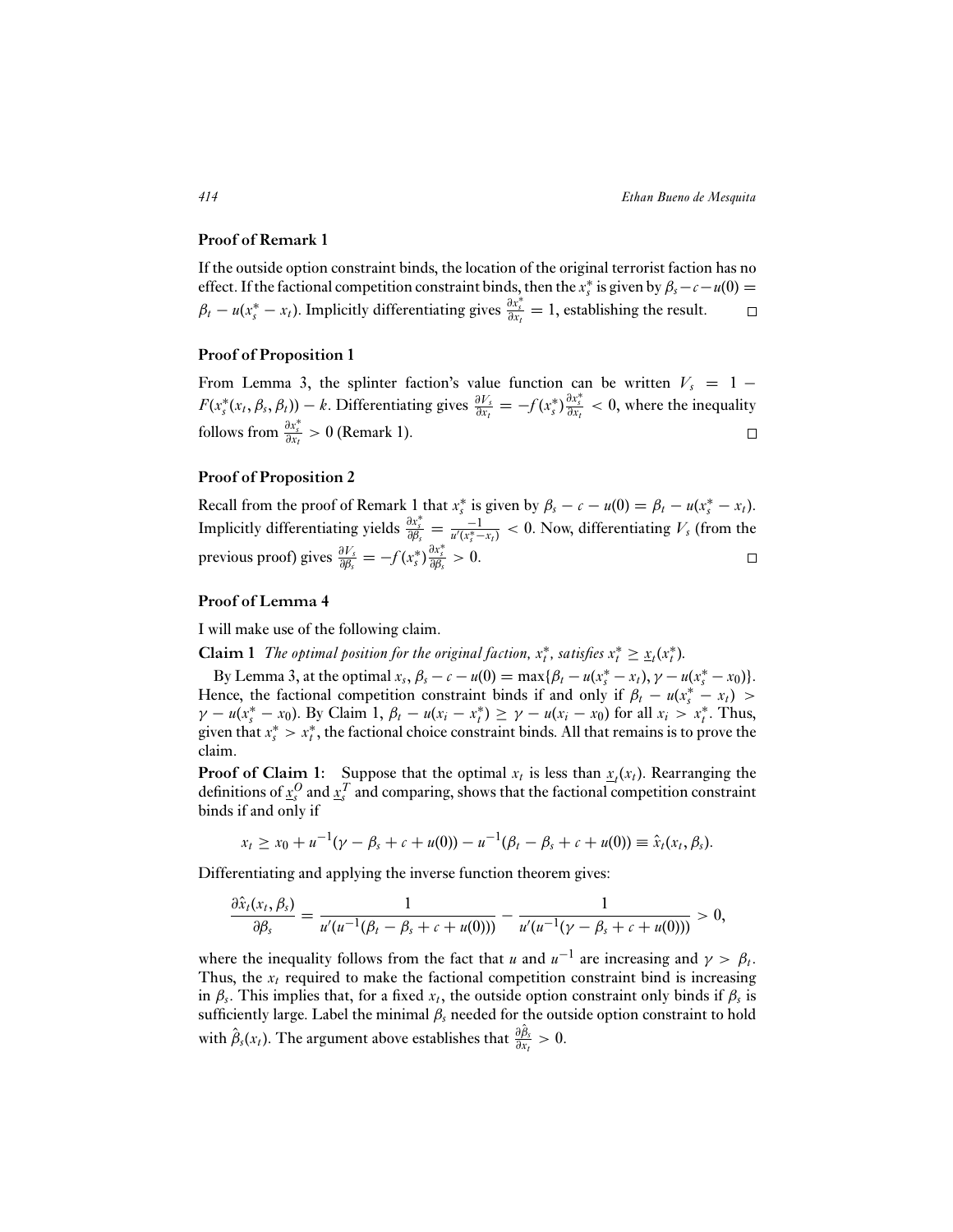Notice, further, that if the outside option constraint binds, then the original terrorist organization attracts no adherents in the second period. To see this, note that the outside option constraint binding implies that  $x_t > x_s$ . If this were not the case, then, by the definition of  $x_t$ , at  $x_s$  we would have  $\beta_t - u(x_s - x_t) > \gamma - u(x_s - x_0)$ , contradicting the condition that the outside option constraint binds. And now, by Lemma 2 and the definition of  $\underline{x}_s$ , if  $\underline{x}_t > \underline{x}_s$ , no one joins the original faction. Now, there are several cases to consider.

1.  $\tilde{\beta}_s \ge \hat{\beta}_s$ : The original faction's payoff for any  $x_t < x_t(x_t)$  is

$$
(1-F(\underline{x}_t))(1+G(\tilde{\beta}_s(x_t))).
$$

The derivative of this with respect to  $x_t$  is

$$
-f(\underline{x}_t)(1+G(\tilde{\beta}_s(x_t)))\frac{\partial \underline{x}_t}{\partial x_t}+g(\tilde{\beta}_s(x_t))(1-F(\underline{x}_t))\frac{\partial \tilde{\beta}_s}{\partial x_t}>0,
$$

where the inequality follows from the fact that Lemma 1 shows that  $\frac{\partial x_t}{\partial x_t} < 0$  for  $x_t < \underline{x}_t(x_t)$  and the fact that  $\tilde{\beta}_s$  is increasing in  $x_t$ .

2.  $\tilde{\beta}_s < \hat{\beta}_s$ : The original faction's payoff for any  $x_t < \underline{x}_t(x_t)$  is

$$
(1-F(\underline{x}_t))(1+G(\tilde{\beta}_s(x_t))) + \int_{\tilde{\beta}_s(x_t)}^{\hat{\beta}_s(x_t)} [F(\underline{x}_s^T(x_t,\beta_s)) - F(\underline{x}_t(x_t))]g(\beta_s)d\beta_s.
$$

Using Leibniz's rule, the derivative of this payoff function with respect to  $x_t$  is

$$
-f(\underline{x}_t)(1+G(\tilde{\beta}_s(x_t)))\frac{\partial \underline{x}_t}{\partial x_t} + g(\tilde{\beta}_s(x_t))(1-F(\underline{x}_t))\frac{\partial \tilde{\beta}_s}{\partial x_t} + \int_{\tilde{\beta}_s(x_t)}^{\hat{\beta}_s(x_t)} \left[ f(\underline{x}_s^T(x_t)) \left( \frac{\partial \underline{x}_s^T}{\partial x_t} + \frac{\partial \underline{x}_s^T}{\partial x_s} \frac{\partial x_s^*}{\partial x_t} \right) - f(\underline{x}_t) \frac{\partial \underline{x}_t}{\partial x_t} \right] g(\beta_s) d\beta_s + [F(\underline{x}_s^T(\hat{\beta}_s)) - F(\underline{x}_t)] g(\hat{\beta}_s) \frac{\partial \hat{\beta}_s}{\partial x_t} - [F(\underline{x}_s^T(\tilde{\beta}_s)) - F(\underline{x}_t)] g(\tilde{\beta}_s) \frac{\partial \tilde{\beta}_s}{\partial x_t}.
$$

Given that  $x_t$  is not a function of  $\beta_s$ , this can be rewritten:

$$
-f(\underline{x}_t)(1+G(\hat{\beta}_s(x_t)))\frac{\partial \underline{x}_t}{\partial x_t} + g(\tilde{\beta}_s(x_t))(1-F(\underline{x}_s^T(\tilde{\beta}_s))\frac{\partial \tilde{\beta}_s}{\partial x_t} + [F(\underline{x}_s^T(\hat{\beta}_s)) - F(\underline{x}_t)] g(\hat{\beta}_s)\frac{\partial \hat{\beta}_s}{\partial x_t} + \int_{\tilde{\beta}_s(x_t)}^{\tilde{\beta}_s(x_t)} f(\underline{x}_s^T(x_t)) \left(\frac{\partial \underline{x}_s^T}{\partial x_t} + \frac{\partial \underline{x}_s^T}{\partial x_s} \frac{\partial x_s^*}{\partial x_t}\right) g(\beta_s) d\beta_s > 0,
$$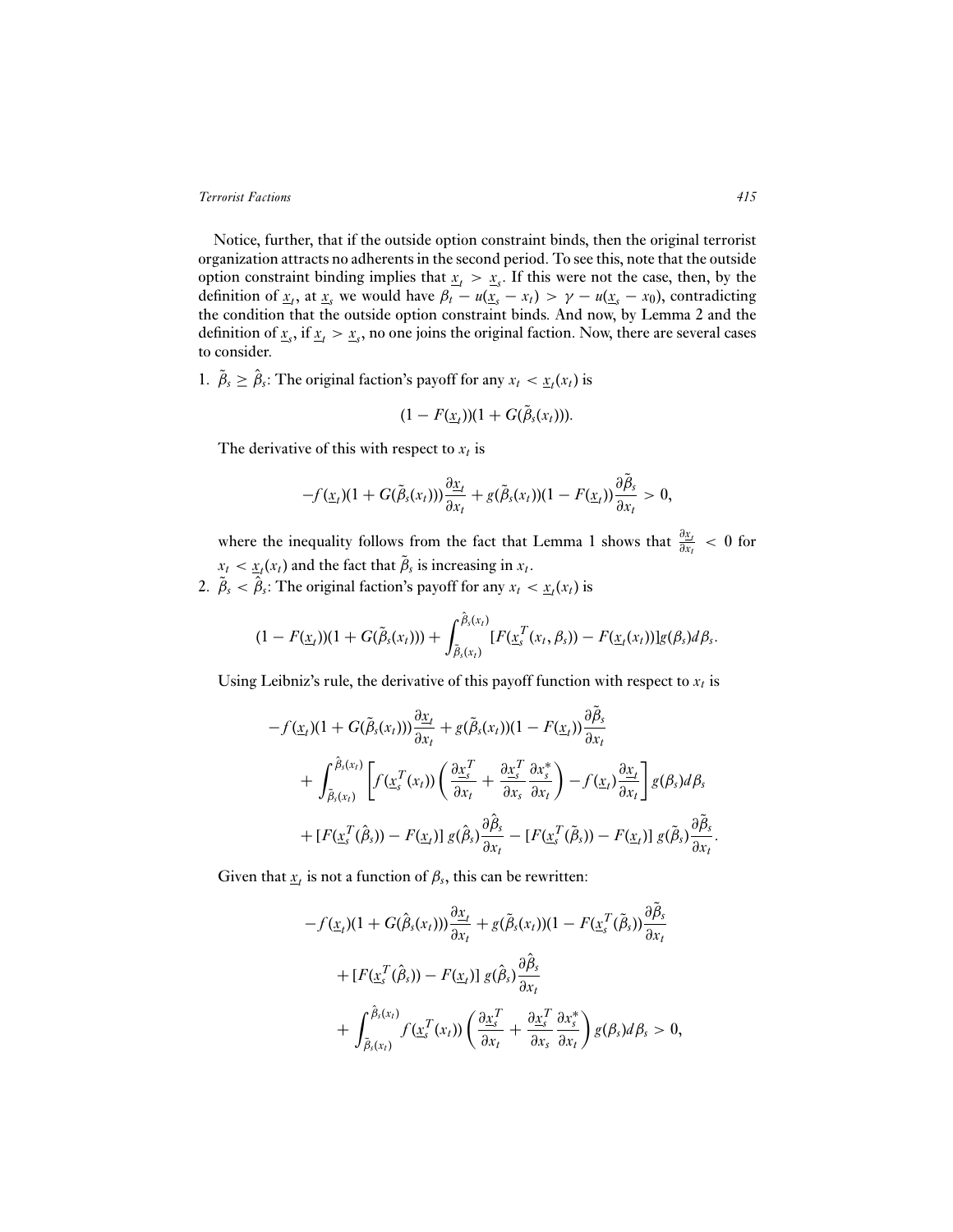where the inequality is justified as follows: The first term is positive because  $\frac{\partial x_t}{\partial x_t} < 0$ for  $x_t > x_t(x_t)$  by Lemma 1. The second term is positive because  $\beta_s$  is increasing in *x<sub>t</sub>*. The third term is positive because  $x_s^T > x_t$  and  $\hat{\beta}_s$  is increasing in *x<sub>t</sub>*. The fourth term is positive because  $x_s^T$  is increasing in  $\overline{x}_t$  (immediate from definition),  $x_s^T$ is increasing in  $x_s$  (immediate from definition), and  $x_s^*$  is increasing in  $x_t$  (Remark 1).

Thus, the original group's payoff is strictly increasing for any  $x_t < \underline{x}_t(x_t)$ .

 $\Box$ 

# **Proof of Proposition 4**

Taking the cross-partial of the objective with respect to  $x_t$  and  $\gamma$  yields:

$$
\frac{\partial^2 U_t}{\partial x_t \partial y} = -2f'(x_t) \frac{\partial x_t}{\partial x_t} \frac{\partial x_t}{\partial y} - 2f(x_t) \frac{\partial^2 x_t}{\partial x_t \partial y}.
$$

Recall from Claim 1 that  $x_t^* \geq x_t(x_t^*)$ , so  $x_t$  is implicitly defined by  $\beta_t - u(x_t - x_t)$  $\gamma + u(\underline{x}_t - x_0) = 0$ . Implicitly differentiating shows that  $\frac{\partial x_t}{\partial \gamma} = \frac{1}{u'(x_t - \underline{x}_t) + u'(x_t - x_0)} > 0$ ,  $\frac{\partial x_i}{\partial x_l} = \frac{u'(x_l - x_l)}{u'(x_l - x_l) + u'(x_l - x_0)} > 0$ , and  $\frac{\partial^2 x_i}{\partial y \partial x_l} = -\frac{u''(x_l - x_l)(1 - \frac{\partial x_l}{\partial x_l}) + u''(x_l - x_0) \frac{\partial x_l}{\partial x_l}}{(u'(x_l - x_l) + u'(x_l - x_0))^2}$  $\frac{d^{2}y}{(u'(x_t - x_t) + u'(x_t - x_0))^2}$  < 0, where the inequalities follow from the facts that *u'* and *u''* are positive and  $\frac{\partial x_t}{\partial x_t} \in (0, 1)$ . Thus, the first term is positive (since  $f' < 0$ ) and the second term is positive (since  $f > 0$ ). This implies that  $\frac{\partial^2 U_t}{\partial x_t \partial y} > 0$  and Theorem 3 of Edlin and Shannon (1998) implies that at an interior solution  $x_t^*$  is strictly increasing in  $\gamma$ . The other claims now follow from Proposition 1 and Remark 1.  $\Box$ 

## **Proof of Proposition 5**

Taking the cross-partial of the objective with respect to  $x_t$  and  $x_0$  yields:

$$
\frac{\partial^2 U_t}{\partial x_t \partial x_0} = -2f'(\underline{x}_t) \frac{\partial \underline{x}_t}{\partial x_t} \frac{\partial \underline{x}_t}{\partial x_0} - 2f(\underline{x}_t) \frac{\partial^2 \underline{x}_t}{\partial x_t \partial x_0}.
$$

Using the fact that  $x_t$  is implicitly defined by  $\beta_t - u(x_t - x_t) - \gamma + u(x_t - x_0) = 0$  and differentiating yields:

$$
\frac{\partial \underline{x}_t}{\partial x_0} = \frac{u'(\underline{x}_t - x_0)}{u'(x_t - \underline{x}_t) + u'(\underline{x}_t - x_0)} = 1 - \frac{\partial \underline{x}_t}{\partial x_t},
$$

and

$$
\frac{\partial^2 \underline{x}_t}{\partial x_t \partial x_0} = \frac{u''(\underline{x}_t - x_0)u'(x_t - \underline{x}_t)^2 - u''(x_t - \underline{x}_t)u'(\underline{x}_t - x_0)^2}{\left(u'(x_t - \underline{x}_t) + u'(\underline{x}_t - x_0)\right)^3}.
$$

The first term of the cross-partial of the objective function is clearly positive, since  $\frac{\partial x_i}{\partial x_0} > 0$ ,  $\frac{\partial x_i}{\partial x_i} > 0$ , and  $f' < 0$ . Thus, it will complete the proof to show that the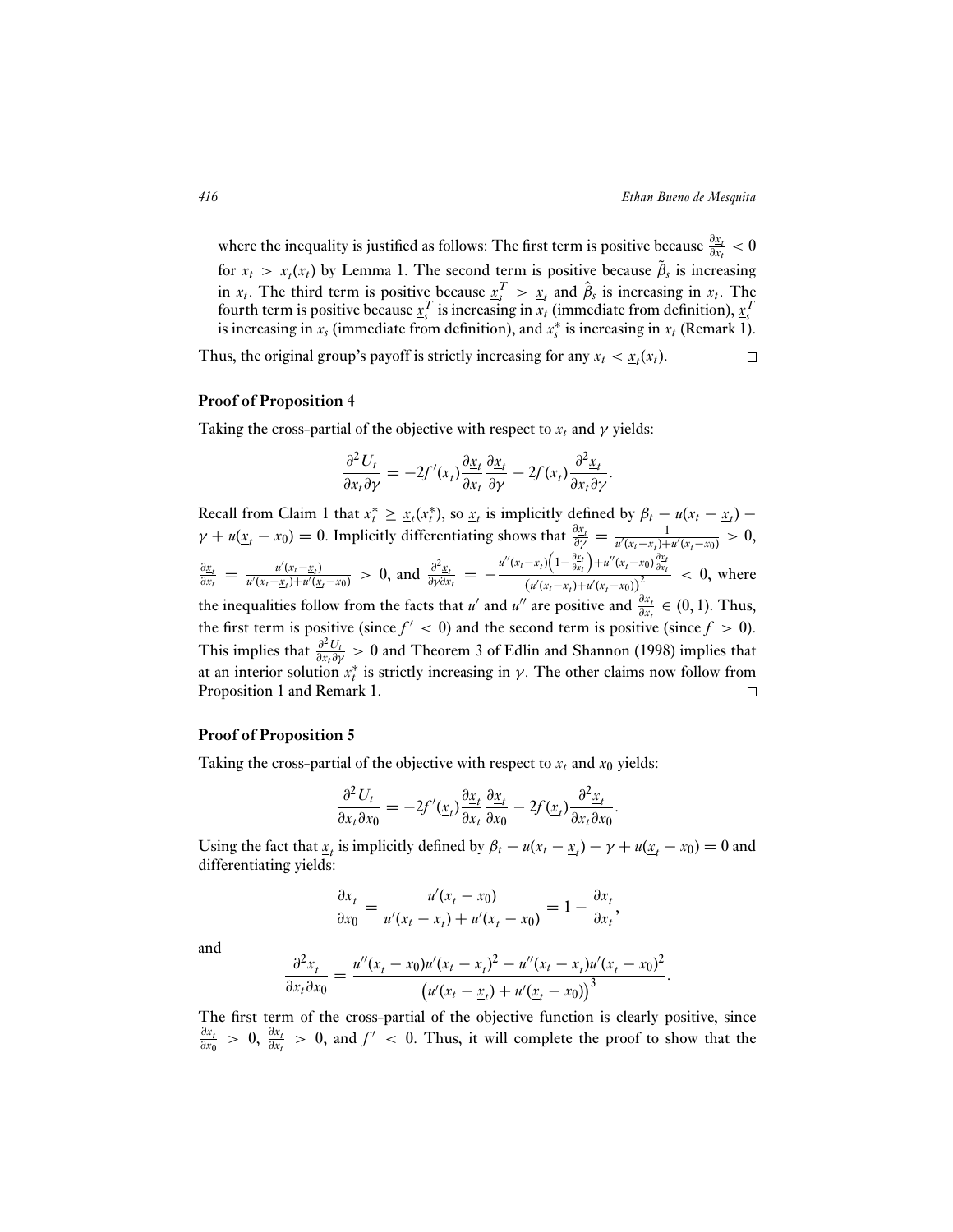second term is positive, which is true if  $\frac{\partial^2 x_i}{\partial x_i \partial x_0}$  < 0. This, in turn, is true if  $u''(\underline{x}_t (x_0)u'(x_t - \underline{x}_t)^2 < u''(x_t - \underline{x}_t)u'(\underline{x}_t - x_0)^2$  which can be rewritten  $\frac{u'(x_t - \underline{x}_t)^2}{u''(x_t - \underline{x}_t)} < \frac{u'(\underline{x}_t - x_0)^2}{u''(\underline{x}_t - x_0)}$ . Since both *u'* and  $\frac{u'}{u''}$  are increasing, it suffices to show that  $x_t - x_0 > x_t - x_t$ . This is true if and only if  $x_t > \frac{x_t + x_0}{2}$ . To see that this is the case, recall that  $x_t$  is given by  $\beta_t - u(x_t - x_t) - \gamma + u(x_t - x_0) = 0$ . The left-hand side of this condition is clearly increasing in  $\underline{x}_t$ . Moreover, evaluated at  $\underline{x}_t = \frac{x_t + x_0}{2}$ , the left hand-side is negative (since  $\beta_t < \gamma$ ). Thus,  $\underline{x}_t > \frac{x_t + x_0}{2}$ .  $\Box$ 

## **Proof of Proposition 6**

The first claim is from Proposition 2. From Lemma 3, the splinter faction's location is given by  $\beta_s - c - u(0) = \beta_t - u(x_s^* - x_t)$ . Implicitly differentiating gives  $\frac{\partial x_{s}^{*}}{\partial \beta_{s}} = \frac{-1}{u'(x_{s}^{*}-x_{0})} < 0.$  $\Box$ 

#### **REFERENCES**

- Abadie, A. 2006. "Poverty, Political Freedom, and the Roots of Terrorism." *American Economic Review* (*Papers and Proceedings*) 96(2): 50–56.
- Abadie, A., and J. Gardeazabal. 2003. "The Economic Costs of Conflict: A Case Study of the Basque Country." *American Economic Review* 93(1): 113–132.
- Azam, J. P. 2005. "Suicide Bombing as Intergenerational Investment." *Public Choice* 122: 177–198.

Bell, J. P. 1998. *The Dynamics of the Armed Struggle*. London: Frank Cass.

- Benmelech, E., and C. Berrebi. 2007. "Human Capital and the Productivity of Suicide Bombers." *Journal of Economic Perspectives* 21(3): 223–238.
- Berman, E. 2003. "Hamas, Taliban, and the Jewish Underground: An Economists View of Radical Religious Militias." UC San Diego typescript.
- Berrebi, C. 2003. "Evidence About the Link Between Education, Poverty and Terrorism Among Palestinians." Princeton University Industrial Relations Section Working Paper #477.
- Berrebi, C., and E. Klor. 2006. "On Terrorism and Electoral Outcomes: Theory and Evidence from the Israeli-Palestinian Conflict." *Journal of Conflict Resolution* 50(6): 899–925.
- Blomberg, S. B., G. D. Hess, and A.Weerapana. 2004. "Economic Conditions and Terrorism."*European Journal of Political Economy* 20(2): 463–478.
- Bloom, M. M. 2004. "Palestinian Suicide Bombing: Public Support, Market Share and Outbidding." *Political Science Quarterly* 199(1): 61–88.
- Bloom, M. M. 2005. *Dying to Kill: The Global Phenomenon of Suicide Terror*. New York, NY: Columbia University Press.
- Bueno de Mesquita, E. 2005a. "Conciliation, Counterterrorism, and Patterns of Terrorist Violence." *International Organization* 59(1): 145–176, 2005.
- Bueno de Mesquita, E. 2005b. "The Quality of Terror." *American Journal of Political Science* 49(3): 515–530.
- Bueno de Mesquita, E. 2005c. "The Terrorist Endgame: A Model with Moral Hazard and Learning." *Journal of Conflict Resolution* 49(2): 237–258.
- Bueno de Mesquita, E., and E. Dickson. 2007. "The Propaganda of the Deed: Terrorism, Counterterrorism, and Moblization." *American Journal of Political Science* 51(2): 364–381.
- de Figueiredo, R. J. P., Jr., and B. R. Weingast. 2001. "Vicious Cycles: Endogenous Political Extremism and Political Violence." Institute of Governmental Studies Working Paper #2001-9.